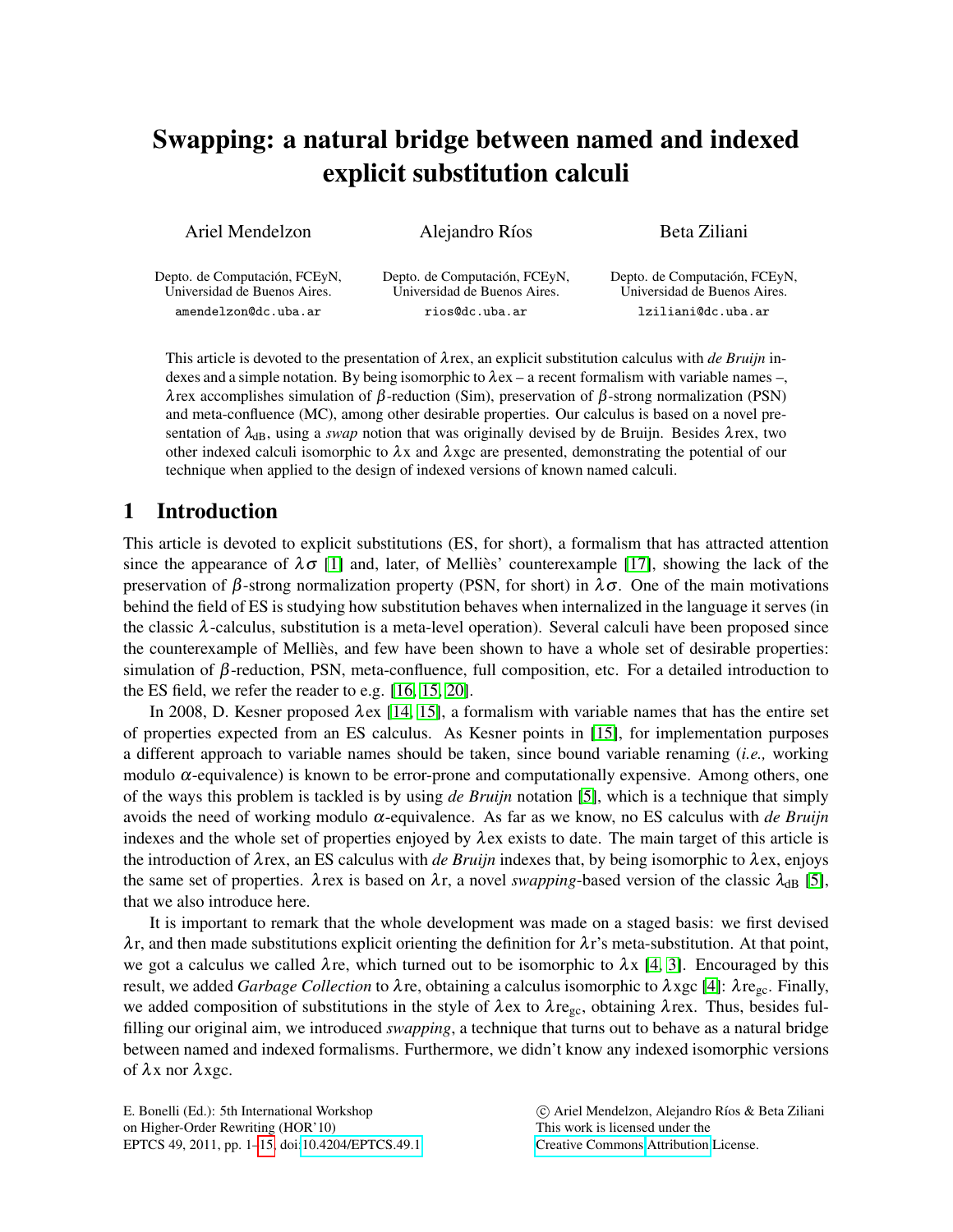The content of the article is as follows: in Section [2](#page-1-0) we present  $\lambda r$ , an alternative version of  $\lambda_{dB}$ . Next, in Section [3,](#page-4-0) we introduce  $\lambda$ re,  $\lambda$ re<sub>gc</sub> and  $\lambda$ rex, the three ES calculi derived from  $\lambda$ r already mentioned. We show the isomorphism between these and the  $\lambda x$ ,  $\lambda x$ gc and  $\lambda$ ex calculi in Section [4.](#page-6-0) Last, in sections [5](#page-7-0) and [6,](#page-8-0) we point out related work and present the conclusions, respectively. We refer the interested reader to [\[18\]](#page-9-8) for complete proofs over the whole development.

### <span id="page-1-0"></span>2 A new presentation for  $\lambda_{dB}$ : the  $\lambda$ r-calculus

#### 2.1 Intuition

The  $\lambda$ -calculus with *de Bruijn* indexes ( $\lambda_{dB}$ , for short) [\[5\]](#page-9-5) accomplishes the elimination of  $\alpha$ -equivalence, since  $\alpha$ -equivalent  $\lambda$ -terms are syntactically identical under  $\lambda_{dB}$ . This greatly simplifies implementations, since caring about bound variable renaming is no longer necessary. One usually refers to a *de Bruijn* indexed calculus as a *nameless calculus*, for binding is positional – relative – instead of absolute (indexes are used in place of names for this purpose). We observe here that, even though this *nameless* notion makes sense in the classical  $\lambda_{dB}$ -calculus (because the substitution operator is located in the metalevel), it seems not to be the case in certain ES calculi derived from  $\lambda_{dB}$ , such as:  $\lambda$ s [\[11\]](#page-9-9),  $\lambda s_e$  [\[12\]](#page-9-10) or  $\lambda t$  [\[13\]](#page-9-11). These calculi have constructions of the form  $a[i] := b$  to denote ES (notations vary). Here, even though *i* is not a name *per se*, it plays a similar role: *i* indicates which free variable should be substituted; then, these calculi are not purely *nameless*, *i.e.,* binding is *mixed*: positional (relative) for abstractions and named (absolute) for closures.

In general, we observe that not a single ES calculus with *de Bruijn* indexes to date is completely nameless. This assertion rests on the following observation: in each and every case, the (Lamb) rule is of the form  $(\lambda a)[s] \to \lambda a[s']$ . Thus, since the term *a* is not altered, an "absolute binding technique" *must* be implemented inside *s* in order to indicate which free variable is to be substituted. To further support this *not-completely-nameless* assertion, we note that even though there is a known isomorphism between the classic  $\lambda$ -calculus and the  $\lambda_{dB}$ -calculus, when substitutions are made explicit in both calculi, the isomorphism does not hold just by adding the new ES case (which would be reasonable to expect). The problem is that  $\lambda_{dB}$ 's classic definition is always – tacitly, at least – being used for the explicitation task, thus obtaining calculi with mixed binding approaches, as mentioned earlier. As shown throughout the rest of the paper, our (Lamb) rules will be of the form  $(\lambda a)[s] \to \lambda a'[s']$ , *i.e.*, altering *both a and s* to enforce a *completely nameless* approach.

In order to obtain a *completely nameless* notion for an explicit substitutions  $\lambda_{dB}$ , we start by eliminating the index *i* from the substitution operator. Then, we are left with terms of the form  $a[b]$ , and with a (Beta) reduction rule that changes from  $(\lambda a) b \rightarrow a[1 := b]$  to  $(\lambda a) b \rightarrow a[b]$ . The semantics of  $a[b]$  should be clear from the new (Beta) rule. The problem is, of course, how to define it. Two difficulties arise when a substitution crosses (goes into) an abstraction: first, the indexes of *b* should be incremented in order to reflect the new variable bindings; second – and the key to our technology –, some mechanism should be implemented in order to replace the need for indexes inside closures (since these should be incremented, too).

The first problem is solved easily: we just use an operator to progressively increment indexes with every abstraction crossing, in the style of  $\lambda t$  [\[13\]](#page-9-11). The second issue is a bit harder. Figure [1](#page-1-1) will help us clarify what we do when a substitution crosses an abstraction, momentarily using  $\sigma^b a$  to denote  $a[b]$ in order to emphasize the binding character of the substitution (by writing the

<span id="page-1-3"></span><span id="page-1-2"></span>
$$
\sigma^{b}(\lambda \quad 1 \quad 2)
$$
\n(a)\n  
\n(a)\n  
\n(b)\n  
\n(b)\n  
\n(c)\n  
\n(c)

<span id="page-1-4"></span><span id="page-1-1"></span>Figure 1: Bindings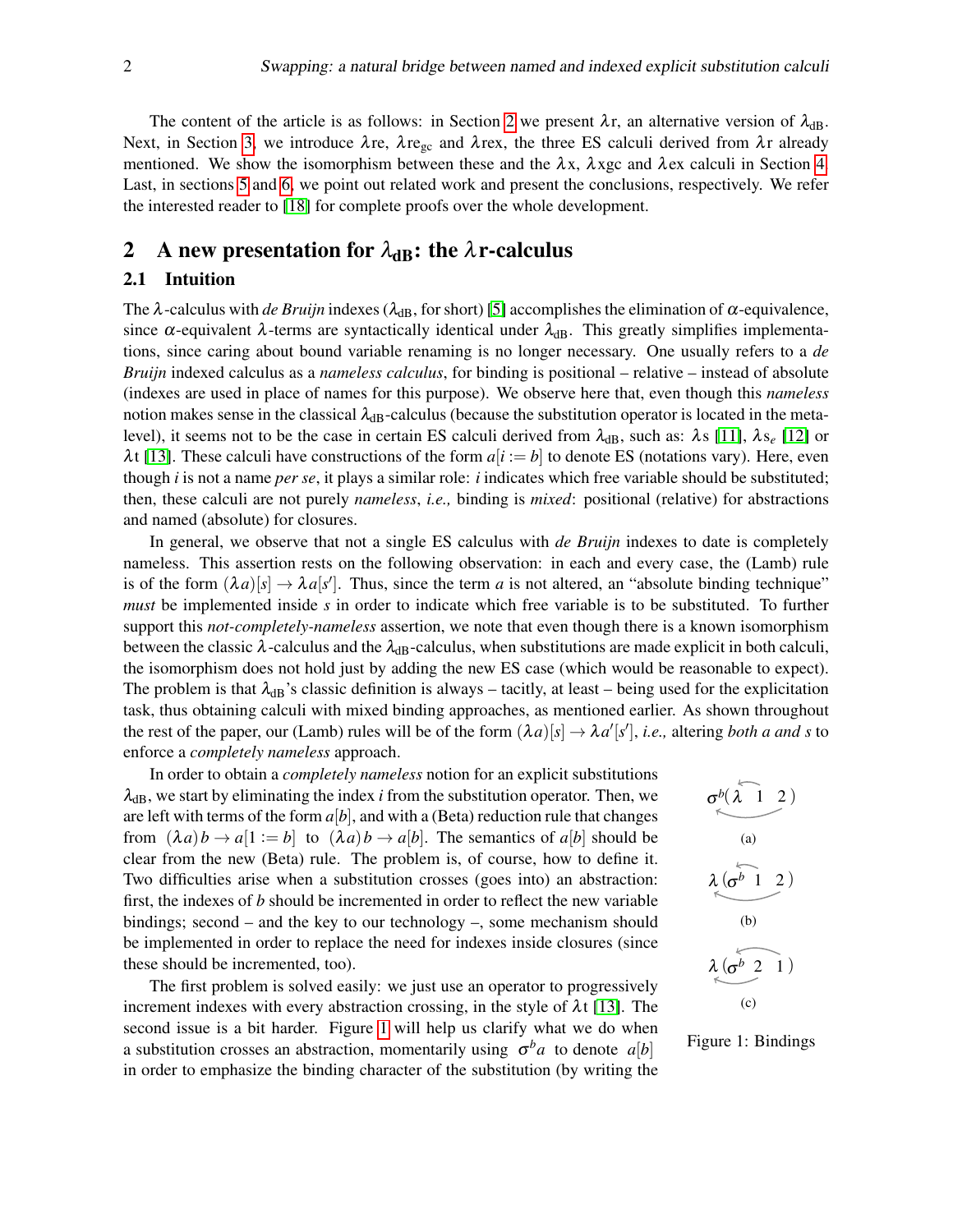substitution construction *before* the term and *annotating* it with the substituent – which does not actually affect binding –, it resembles the abstraction operation; thus, "reading" the term is much easier for those who are already familiar with *de Bruijn* notation). In this example we use the term  $\sigma^b(\lambda 12)$  (which stands for  $(\lambda 12)[b]$ ). Figure [1\(a\)](#page-1-2) shows the bindings in the original term; Figure [1\(b\)](#page-1-3) shows that bindings are inverted if we cross the abstraction and do not make any changes. Then, in order to get bindings "back on the road", we just *swap* indexes 1 and 2! (Figure [1\(c\)\)](#page-1-4). With this operation we recover, intuitively, the original semantics of the term. Summarizing, all that is needed when abstractions are crossed is: *swap* indexes 1 and 2 and, also, increment the indexes of the term carried in the substitution. That is exactly what  $\lambda r$  does, with substitutions in the meta-level.

In Section [2.2](#page-2-0) we define both  $\lambda_{dB}$  and  $\lambda$ r; in Section [2.3](#page-3-0) we show that they are the same calculus.

#### <span id="page-2-0"></span>2.2 Definitions

First of all, we define some operations on sets of naturals numbers.

**Definition 1** (Operations on sets of natural numbers). For every  $N \subset \mathbb{N}$ ,  $k \in \mathbb{N}$ :

1.  $N + k = \{n + k : n \in N\}$ 

2. 
$$
N - k = \{n - k : n \in N \land n > k\}
$$

3.  $N_{\oplus k} = \{ n : n \in N \land n \oplus k \}$ , with  $\oplus \in \{ =, \leq, \leq, >, \geq \}$ 

Terms for  $\lambda r$  are the same as those for  $\lambda_{dB}$ . That is:

**Definition 2** (Terms for  $\lambda_{dB}$  and  $\lambda$ r). The set of terms for  $\lambda_{dB}$  and  $\lambda$ r, denoted  $\Lambda_{dB}$ , is given in BNF by:

$$
a ::= n \mid aa \mid \lambda a \qquad (n \in \mathbb{N}_{>0})
$$

**Definition 3** (Free variables). The free variables of a term, FV :  $\Lambda_{dB} \to \mathscr{P}(\mathbb{N}_{>0})$ , is given by:

$$
FV(n) = \{n\}
$$
 
$$
FV(ab) = FV(a) \cup FV(b)
$$
 
$$
FV(\lambda a) = FV(a) - 1
$$

#### Classical definitions

We recall the classical definitions for  $\lambda_{dB}$  (see e.g. [\[11\]](#page-9-9) for a more detailed introduction).

**Definition 4** (Updating meta-operator for  $\lambda_{dB}$ ). For every  $k \in \mathbb{N}$ ,  $i \in \mathbb{N}_{>0}$ ,  $U_k^i : \Lambda_{dB} \to \Lambda_{dB}$  is given inductively by:

$$
U_k^i(n) = \begin{cases} n & \text{if } n \leq k \\ n+i-1 & \text{if } n > k \end{cases} \qquad U_k^i(ab) = U_k^i(a)U_k^i(b) U_k^i(\lambda a) = \lambda U_{k+1}^i(a)
$$

**Definition 5** (Meta-substitution for  $\lambda_{dB}$ ). For every  $a, b, c \in \Lambda_{dB}$ ,  $m, n \in \mathbb{N}_{>0}$ ,  $\{ \bullet \leftarrow \bullet \}$ :  $\Lambda_{dB} \times \mathbb{N}_{>0} \times \mathbb{N}_{>0}$  $\Lambda_{dB} \rightarrow \Lambda_{dB}$  is given inductively by:

$$
m\{n \leftarrow c\} = \begin{cases} m & \text{if } m < n \\ U_0^n(c) & \text{if } m = n \\ m - 1 & \text{if } m > n \end{cases} \qquad (ab)\{n \leftarrow c\} = a\{n \leftarrow c\} b\{n \leftarrow c\} \\ = \lambda a\{n+1 \leftarrow c\} \}
$$

**Definition 6** ( $\lambda_{dB}$ -calculus). The  $\lambda_{dB}$ -calculus is the reduction system ( $\Lambda_{dB}$ ,  $\beta_{dB}$ ), where:

$$
(\forall a, b \in \Lambda_{dB}) \left( a \to_{\beta_{dB}} b \iff (\exists C \text{ context}; c, d \in \Lambda_{dB}) \left( a = C[(\lambda c)d] \land b = C[c\{\{1 \leftarrow d\}\}]) \right)
$$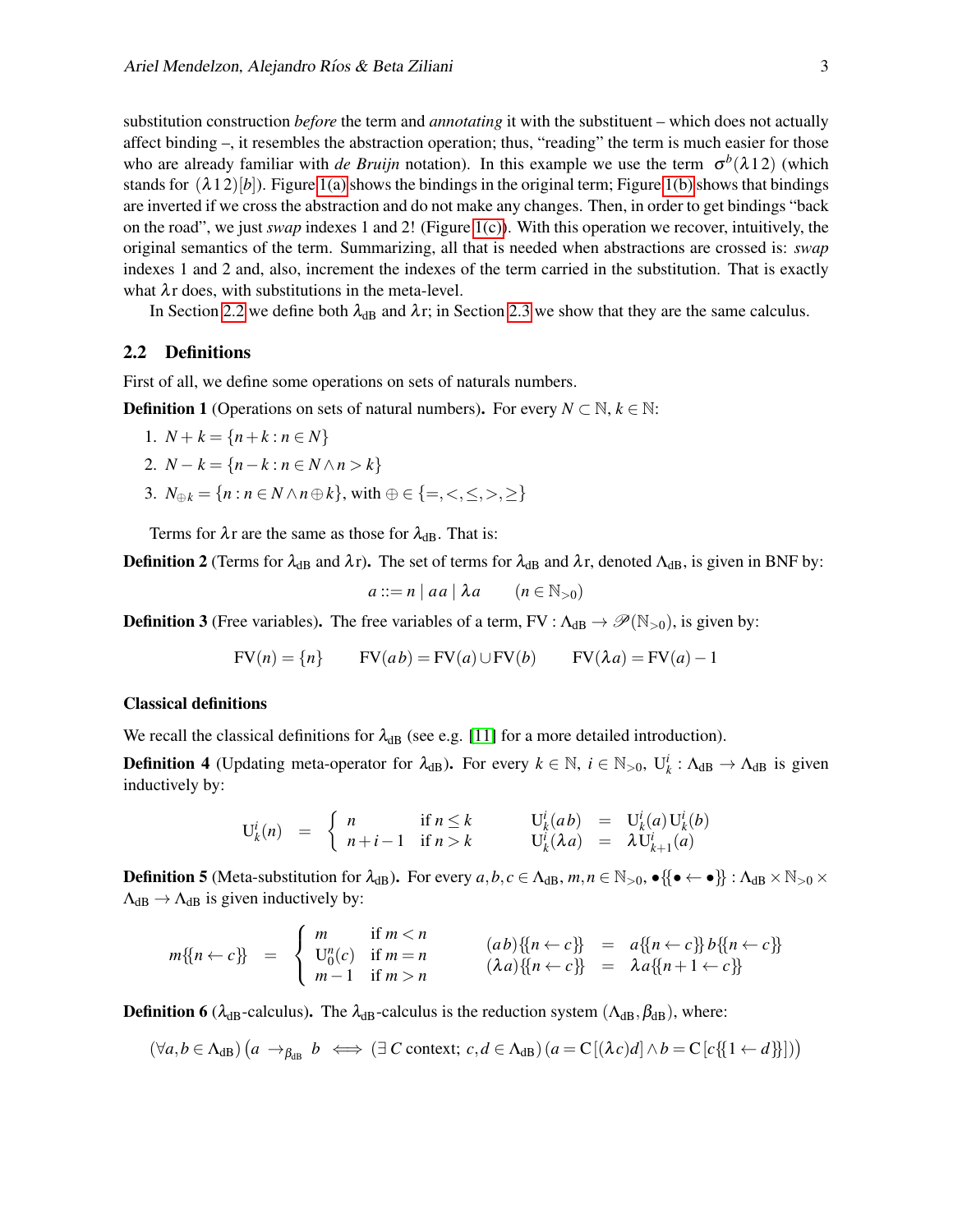#### New definitions

We now define the new meta-operators used to implement index increments and swaps.

**Definition 7** (*Increment operator* –  $\uparrow$ <sub>*i*</sub>). For every  $i \in \mathbb{N}$ ,  $\uparrow$ <sub>*i*</sub> :  $\Lambda_{dB} \to \Lambda_{dB}$  is given inductively by:

$$
\uparrow_i(n) = \begin{cases} n & \text{if } n \leq i \\ n+1 & \text{if } n > i \end{cases} \qquad \uparrow_i(ab) = \uparrow_i(a) \uparrow_i(b) \uparrow_i(\lambda a) = \lambda \uparrow_{i+1}(a)
$$

**Definition 8** (*Swap operator*  $-\hat{\downarrow}$ *i*). For every  $i \in \mathbb{N}_{>0}$ ,  $\hat{\downarrow}$  :  $\Lambda_{dB} \to \Lambda_{dB}$  is given inductively by:

$$
\begin{array}{rcl}\n\mathfrak{J}_i(n) & = & \begin{cases}\n n & \text{if } n < i \lor n > i+1 \\
 i+1 & \text{if } n = i \\
 i & \text{if } n = i+1\n\end{cases}\n\end{array}\n\qquad\n\begin{array}{rcl}\n\mathfrak{J}_i(ab) & = & \mathfrak{J}_i(a) \mathfrak{J}_i(b) \\
\mathfrak{J}_i(\lambda a) & = & \lambda \mathfrak{J}_{i+1}(a)\n\end{array}
$$

Finally, we present the meta-level substitution definition for  $\lambda r$ , and then the  $\lambda r$ -calculus itself.

**Definition 9** (Meta-substitution for  $\lambda r$ ). For every  $a, b, c \in \Lambda_{dB}$ ,  $n \in \mathbb{N}_{>0}$ ,  $\bullet \{\bullet\} : \Lambda_{dB} \times \Lambda_{dB} \to \Lambda_{dB}$  is given inductively by:

$$
n\{c\} = \begin{cases} c & \text{if } n=1 \\ n-1 & \text{if } n>1 \end{cases} \qquad (ab)\{c\} = a\{c\}b\{c\} \\ n\{n-1} & \text{if } n>1 \end{cases}
$$

**Definition 10** ( $\lambda$ r-calculus). The  $\lambda$ r-calculus is the reduction system ( $\Lambda_{dB}$ ,  $\beta_r$ ), where:

$$
(\forall a, b \in \Lambda_{dB}) \left( a \to_{\beta_{r}} b \iff (\exists C \text{ context}; c, d \in \Lambda_{dB}) \left( a = C[(\lambda c)d] \land b = C[c\{d\}]) \right)
$$

#### <span id="page-3-0"></span>2.3  $\lambda_{dB}$  and  $\lambda$ r are the same calculus

We want to prove that  $\lambda r$  equals  $\lambda_{dB}$ . That is, we want to show that  $a\{1 \leftarrow b\} = a\{b\}$ . In order to do this, however, we should first prove the general case:  $a\{(n \leftarrow b\} = a'\{b'\}$ , with  $a'$  and  $b'$  being the result of a series of *swaps* and *increments* over *a* and *b*, respectively. This comes from observing that, while  $\lambda_{dB}$  increments the index inside the substitution when going into an abstraction,  $\lambda r$  performs a *swap* over the affected term, and an index increment over the term carried in the substitution. Thus, comparing what happens after the "crossing" of *n*−1 abstractions in  $(\lambda \cdots \lambda)$  $\sum_{n-1}$  $a)$ {{1 ← *b*}} and ( $\lambda \cdot \cdot \cdot \lambda$  $\sum_{n-1}$  $a$ }{*b*}, we get to:

$$
\underbrace{\lambda \cdots \lambda}_{n-1} a \{ \{n \leftarrow b \} \} \quad \text{and} \quad \underbrace{\lambda \cdots \lambda}_{n-1} \uparrow_1 (\cdots \uparrow_{n-1}(a) \cdots) \{ \underbrace{\uparrow_0 (\cdots \uparrow_0(b) \cdots)}_{n-1} \}
$$

Therefore, the idea for the proof is showing that the above terms are equal for every  $n \in \mathbb{N}_{>0}$ . We formalize this idea by introducing two additional definitions: stacked swaps and stacked increments.

**Definition 11** (Stacked swap). For every  $i \in \mathbb{N}_{>0}, j \in \mathbb{N}, \mathbb{I}_i^j$  $\mu_i^J$ :  $\Lambda_{\text{dB}} \to \Lambda_{\text{dB}}$  is given inductively by:

$$
\begin{array}{rcl}\n\mathbb{D}_i^j(a) & = & \begin{cases}\n a & \text{if } j = 0 \\
\mathbb{D}_i^{j-1}(\mathbb{1}_{i+j-1}(a)) & \text{if } j > 0\n\end{cases}\n\end{array}
$$

The intuitive idea behind  $\mathbb{I}_i^j$ *i* (*a*) is that of:  $\qquad \downarrow \downarrow_i$  ( $\downarrow \downarrow_{i+1}$  (···  $\downarrow \downarrow_{i+j-1}$  ( | {z } *j swaps*  $a) \cdots$ )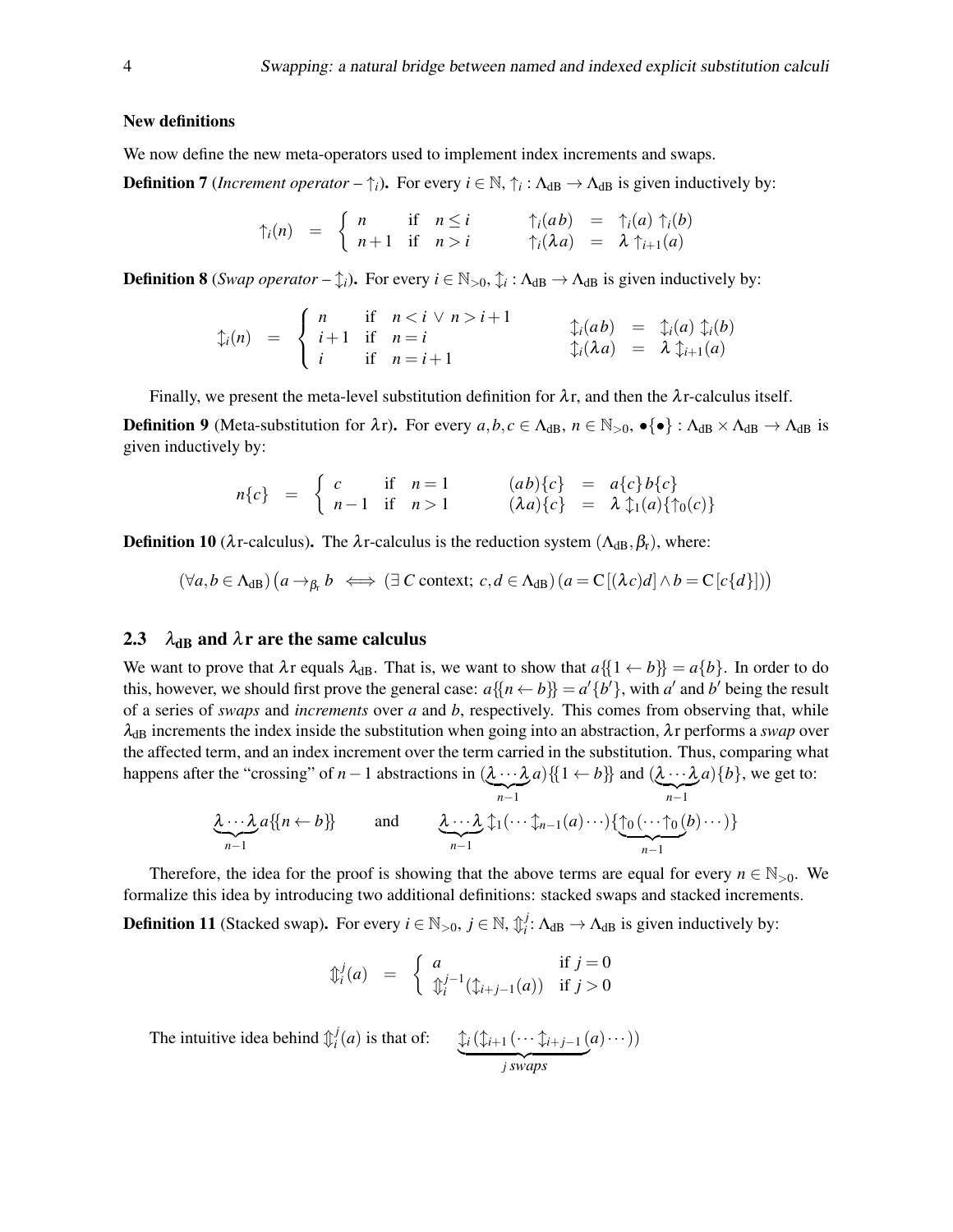**Definition 12** (Stacked increment). For every  $i \in \mathbb{N}$ ,  $\Uparrow$  *i*:  $\Lambda_{dB} \rightarrow \Lambda_{dB}$  is given inductively by:

$$
\Uparrow^{i}(a) = \begin{cases} a & \text{if } i = 0 \\ \Uparrow^{i-1}(\uparrow_{0}(a)) & \text{if } i > 0 \end{cases}
$$

The intuitive idea behind  $\hat{\theta}^{i}(a)$  is that of:  $\hat{\theta}$   $(\cdots \hat{\theta})$ 

 $\sum_{i}$  increments

*a*)···)

Based on this last two definitions, the next theorem states the relationship between  $\lambda r$  and  $\lambda_{dB}$  metasubstitution operators, having as an immediate corollary that  $\lambda r$  and  $\lambda_{dB}$  are the same calculus.

<span id="page-4-1"></span>**Theorem 13** (Correspondence between  $\lambda_{dB}$  and  $\lambda$ r meta-substitution). For every  $a, b \in \Lambda_{dB}$ ,  $n \in \mathbb{N}_{>0}$ :

$$
a\{n \leftarrow b\} = \mathbb{1}^{n-1}(a)\{\mathbb{1}^{n-1}(b)\}
$$

*Proof.* See Appendix [A.](#page-10-1)

<span id="page-4-3"></span>**Corollary 14.** For every  $a, b \in \Lambda_{dB}$ :  $a\{1 \leftarrow b\} = a\{b\}$ . Therefore,  $\lambda_{dB}$  and  $\lambda$ r are the same calculus.

*Proof.* Use Theorem [13](#page-4-1) with  $n = 1$ , and conclude the equality of both calculi by definition. This result was checked using the *Coq* theorem prover<sup>[1](#page-4-2)</sup>.  $\Box$ 

## <span id="page-4-0"></span>3 Devising the  $\lambda$ re,  $\lambda$ re<sub>gc</sub> and  $\lambda$ rex calculi

In order to derive an ES calculus from  $\lambda r$ , we first need to internalize substitutions in the language. Thus, we add the construction  $a[b]$  to  $\Lambda_{\text{dB}}$ , and call the resulting set of terms  $\Lambda$ re. The definition for the free variables of a term is extended to consider the ES case as follows:  $FV(a[b]) = (FV(a) - 1) \cup FV(b)$ . Also, and as a design decision, operators  $\uparrow$  *i* and  $\downarrow$  are left in the meta-level. Naturally, we must extend their definitions to the ES case, task that needs some lemmas over  $\lambda r$ 's meta-operators in order to ensure correctness. We use lemmas [26](#page-11-0) and [27](#page-11-1) in Appendix [B](#page-11-2) for the extension of swap and increment metaoperators:

$$
\uparrow_i(a[b]) = \uparrow_{i+1}(a)[\uparrow_i(b)] \quad \text{and} \quad \uparrow_i(a[b]) = \uparrow_{i+1}(a)[\uparrow_i(b)]
$$

Then, we just orient the equalities from the meta-substitution definition as expected and get a calculus we call  $\lambda$  re (that turns out to be isomorphic to  $\lambda$ x [\[4,](#page-9-6) [3\]](#page-9-7), as we will later explain).

As a next step in our work, we add *Garbage Collection* to λre. The goal is removing useless substitutions, *i.e.,* when the index 1 does not appear free in the term. When removing a substitution, free indexes of the term must be updated, decreasing them by 1. To accomplish this, we introduce a new meta-operator:  $\downarrow_i$ . The operator is inspired in a similar one from [\[19\]](#page-9-12). We first define it for the set  $\Lambda_{dB}$ :

**Definition 15** (*Decrement operator* –  $\downarrow$ *i*). For every  $i \in \mathbb{N}_{>0}$ ,  $\downarrow$ *i*:  $\Lambda_{dB} \to \Lambda_{dB}$  is given inductively by:

$$
\downarrow_i(n) = \begin{cases} n & \text{if } n < i \\ \text{undefined} & \text{if } n = i \\ n - 1 & \text{if } n > i \end{cases} \qquad \downarrow_i(ab) = \downarrow_i(a) \downarrow_i(b) \\ \downarrow_i(\lambda a) = \lambda \downarrow_{i+1}(a)
$$

**Note.** *Notice that*  $\downarrow$ <sub>*i*</sub>(*a*) *is well-defined iff*  $i \notin FV(a)$ *.* 

<span id="page-4-2"></span><sup>&</sup>lt;sup>1</sup>The proof can be downloaded from <http://www.mpi-sws.org/~beta/lambdar.v>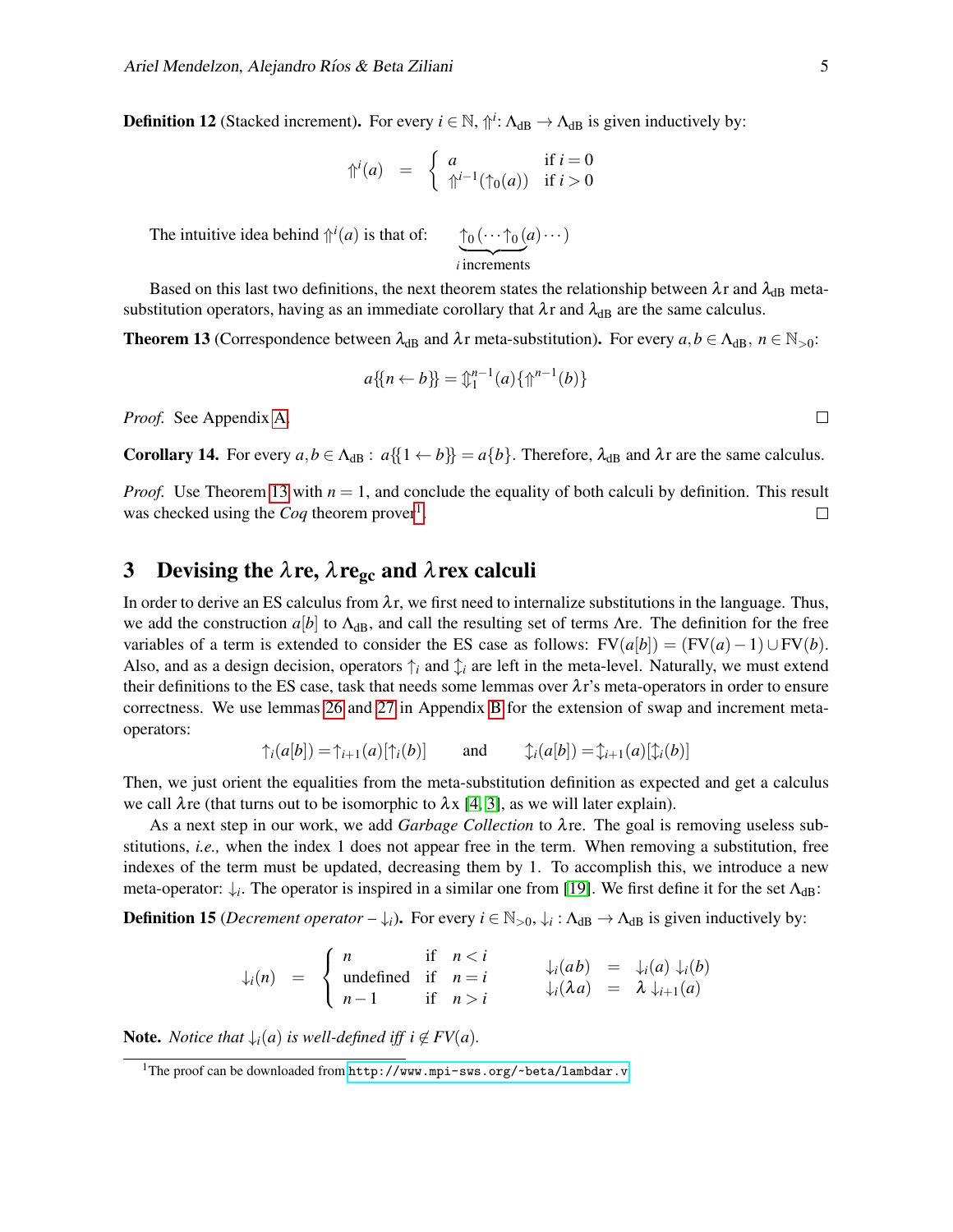As for the  $\hat{\downarrow}_i$  and  $\hat{\uparrow}_i$  meta-operators, we need a few lemmas to ensure a correct definition for the extension of the  $\downarrow$ <sub>*i*</sub> meta-operator to the ES case. Particularly, Lemma [28](#page-11-3) (see Appendix [B\)](#page-11-2) is used for this purpose. The extension resembles those of the  $\hat{\mathcal{L}}_i$  and  $\hat{\mathcal{L}}_i$  meta-operators:

$$
\downarrow_i(a[b]) = \downarrow_{i+1}(a)[\downarrow_i(b)]
$$

The *Garbage Collection* rule added to  $\lambda$ re (GC) can be seen in Figure [2,](#page-6-1) and the resulting calculus is called  $\lambda$ re<sub>gc</sub> (which, as we will see, is isomorphic to  $\lambda$ xgc [\[4\]](#page-9-6)).

Finally, in order to mimic the behavior of  $\lambda$ ex [\[15\]](#page-9-3), an analogue method for the composition of substitutions must be devised. In  $\lambda$ ex, composition is handled by one rule and one equation:

$$
t[x := u][y := v] \rightarrow (comp) \quad t[y := v][x := u[y := v]] \quad \text{if} \quad y \in FV(u)
$$
  

$$
t[x := u][y := v] \quad = c \qquad t[y := v][x := u] \quad \text{if} \quad y \notin FV(u) \land x \notin FV(v)
$$

The rule (Comp) is used when substitutions are *dependent*, and reasoning modulo C-equation is needed for *independent* substitutions. Since in  $\lambda$ r-derived calculi there is no simple way of implementing an ordering of substitutions (remember: no indexes inside closures!), and thus no trivial path for the elimination of equation C exists, we need an analogue equation.

Let us start with the composition rule: in a term of the form  $a[b][c]$ , substitutions  $[b]$  and  $[c]$  are *dependent* iff  $1 \in FV(b)$ . In such a term, indexes 1 and 2 in *a* are being affected by [*b*] and [*c*], respectively. Consequently, if we were to reduce to a term of the form  $a'[c'][b']$ , a *swap* should be performed over *a*. Moreover, as substitution [*c*] crosses the binder [*b*], an index increment should also be done. Finally, since substitutions are dependent – that is,  $[c]$  affects  $b - b'$  should be  $b[c]$ . Then, we are left with the term  $\mathcal{L}_1(a)[\uparrow_0(c)][b[c]]$ .

For the equation, let us suppose we negate the composition condition (*i.e.*,  $1 \notin FV(b)$ ). Using *Garbage Collection* in the last term, we have  $\ln(a)[\ln(a)][b]c] \rightarrow_{(GC)} \ln(a)[\ln(a)][\ln(b)]$ . It is important to notice that the condition in rule (Comp) is essential; that is: we cannot leave (Comp) unconditional and let (GC) do its magic: we would immediately generate infinite reductions, losing PSN. Thus, our composition rule and equation are:

$$
\begin{array}{ll}\n a[b][c] & \rightarrow_{(\text{Comp})} \quad \updownarrow_1(a)[\uparrow_0(c)][b[c]] \quad \text{if} \quad 1 \in \text{FV}(b) \\
 a[b][c] & =_{\text{D}} \quad \updownarrow_1(a)[\uparrow_0(c)][\downarrow_1(b)] \quad \text{if} \quad 1 \notin \text{FV}(b)\n \end{array}
$$

Rules for the  $\lambda$  rex-calculus can be seen in Figure [2.](#page-6-1) The relation rex<sub>p</sub> is generated by the set of rules (App), (Lamb), (Var), (GC) and (Comp);  $\lambda$ rex<sub>p</sub> by (Beta) + rex<sub>p</sub>. D-equivalence is the least equivalence and compatible relation generated by (EqD). Relations  $\lambda$ rex (resp. rex) are obtained from  $\lambda$ rex<sub>p</sub> (resp. rex<sub>p</sub>) modulo D-equivalence (thus specifying rewriting on D-equivalence classes). That is,

$$
\forall a, a' \in \Lambda \mathbf{re} : a \to_{(\lambda)\mathbf{re}x} a' \iff \left( \exists b, b' \in \Lambda \mathbf{re} : a =_{\mathbf{D}} b \to_{(\lambda)\mathbf{re}x_{\mathbf{p}}} b' =_{\mathbf{D}} a' \right)
$$

We define  $\lambda$ rex as the reduction system ( $\Lambda$ re, $\lambda$ rex). We shall define  $\lambda$ re and  $\lambda$ re<sub>gc</sub> next. Since the rule (VarR) does not belong to  $\lambda$ rex, but only to  $\lambda$ re and  $\lambda$ re<sub>gc</sub>, we present it here:

$$
(\text{VarR}) \qquad (n+1)[c] \to n
$$

The relation re is generated by (App), (Lamb), (Var) and (VarR);  $\lambda$ re by (Beta) + re; the relation regc by re + (GC); and  $\lambda$ re<sub>gc</sub> by (Beta) + re<sub>gc</sub>. Finally, the  $\lambda$ re and  $\lambda$ re<sub>gc</sub> calculi are the reduction systems ( $\Lambda$ re,  $\lambda$ re) and ( $\Lambda$ re,  $\lambda$ re<sub>gc</sub>), respectively.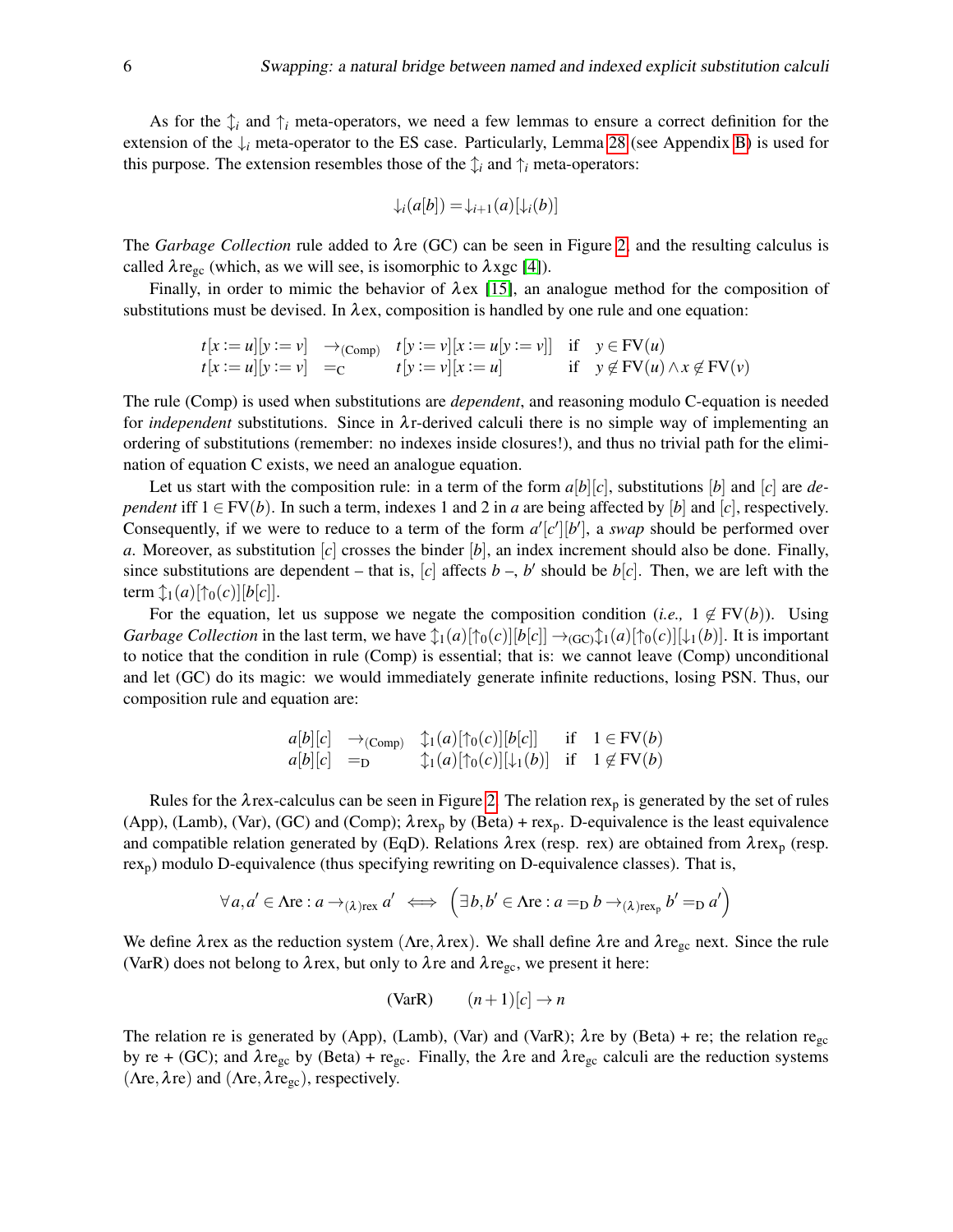| (EqD)                                                |                                                                                               | $a[b][c] = \mathcal{L}_1(a)[\uparrow_0(c)][\downarrow_1(b)]$ $(1 \notin FV(b))$                                                                                                                     |                    |
|------------------------------------------------------|-----------------------------------------------------------------------------------------------|-----------------------------------------------------------------------------------------------------------------------------------------------------------------------------------------------------|--------------------|
| (Beta)<br>(App)<br>(Lamb)<br>(Var)<br>(GC)<br>(Comp) | $(\lambda a)b \rightarrow a[b]$<br>$1[c] \rightarrow c$<br>$a[c] \rightarrow \downarrow_1(a)$ | $(a b)[c] \rightarrow a[c] b[c]$<br>$(\lambda a)[c] \rightarrow \lambda \updownarrow_1(a)[\uparrow_0(c)]$<br>$a[b][c] \rightarrow \mathcal{L}_1(a)[\uparrow_0(c)][b[c]] \quad (1 \in \text{FV}(b))$ | $(1 \notin FV(a))$ |

<span id="page-6-1"></span>Figure 2: Equations and rules for the  $\lambda$  rex-calculus

#### <span id="page-6-0"></span>4 The isomorphisms

For the isomorphism between  $\lambda$ ex and  $\lambda$ rex (and also between  $\lambda x$  and  $\lambda$ re; and between  $\lambda$ xgc and  $\lambda$ re<sub>gc</sub>), we must first give a translation from the set  $\Lambda x$  (*i.e.*, the set of terms for  $\lambda x$ ,  $\lambda x$ gc and  $\lambda$ ex; see e.g. [\[15\]](#page-9-3) for the expected definition) to Λre, and vice versa. It is important to notice that our translations depend on a list of variables, which will determine the indexes of the free variables. All this work is inspired in a similar proof that shows the isomorphism between the  $\lambda$  and  $\lambda_{dB}$  calculi, found in [\[13\]](#page-9-11).

**Definition 16** (Translation from Ax to Are). For every  $t \in \Lambda x$ ,  $n \in \mathbb{N}$ , such that  $FV(t) \subseteq \{x_1, \ldots, x_n\}$ ,  $w_{[x_1,...,x_n]}: \Lambda x \to \Lambda r e$  is given inductively by:

$$
w_{[x_1,...,x_n]}(x) = \min \{j : x_j = x \} \qquad w_{[x_1,...,x_n]}(\lambda x.t) = \lambda w_{[x,x_1,...,x_n]}(t) \n w_{[x_1,...,x_n]}(t) w_{[x_1,...,x_n]}(t) \qquad w_{[x_1,...,x_n]}(t[x := u]) = \lambda w_{[x,x_1,...,x_n]}(t) \big[ w_{[x_1,...,x_n]}(u) \big]
$$

**Definition 17** (Translation from Are to Ax). For every  $a \in \Lambda$ re,  $n \in \mathbb{N}$ , such that  $FV(a) \subseteq \{1, ..., n\}$ ,  $u_{[x_1,...,x_n]}:$   $\Lambda$ re  $\to \Lambda$ x, with  $\{x_1,...,x_n\}$  different variables, is given inductively by:

$$
\begin{array}{rcl}\n\mathbf{u}_{[x_1,...,x_n]}(j) & = & x_j \\
\mathbf{u}_{[x_1,...,x_n]}(ab) & = & \mathbf{u}_{[x_1,...,x_n]}(a) \mathbf{u}_{[x_1,...,x_n]}(b) \\
\mathbf{u}_{[x_1,...,x_n]}(ab) & = & \mathbf{u}_{[x_1,...,x_n]}(ab)[\mathbf{u}_{[x_1,...,x_n]}(ab)] \\
\mathbf{u}_{[x_1,...,x_n]}(ab) & = & \mathbf{u}_{[x,x_1,...,x_n]}(a) \mathbf{u}_{[x_1,...,x_n]}(b)\n\end{array}
$$

with  $x \notin \{x_1, \ldots, x_n\}$  in the cases of abstraction and closure.

Translations are correct w.r.t.  $\alpha$ -equivalence. That is,  $\alpha$ -equivalent  $\Lambda x$  terms have the same image under  $w_{[x_1,...,x_n]}$ , and identical  $\Lambda$ re terms have  $\alpha$ -equivalent images under different choices of *x* for u[*x*1,...,*xn*] . Besides, adding variables at the end of translation lists does not affect the result; thus, uniform translations w and u can be defined straightforwardly, depending only on a preset ordering of variables. See Appendix [C](#page-11-4) for details.

We now state the isomorphisms:

<span id="page-6-2"></span>**Theorem 18** ( $\lambda$ ex  $\cong \lambda$ rex,  $\lambda$ x  $\cong \lambda$ re and  $\lambda$ xgc  $\cong \lambda$ re<sub>gc</sub>). The  $\lambda$ ex (resp.  $\lambda$ x,  $\lambda$ xgc) and  $\lambda$ rex (resp.  $\lambda$ re,  $\lambda$ re<sub>gc</sub>) calculi are isomorphic. That is,

- A.  $w \circ u = Id_{\Delta re} \wedge u \circ w = Id_{\Delta x}$
- B.  $\forall t, u \in \Lambda x : t \to_{\lambda \in x(\lambda x, \lambda x \text{ g}c)} u \implies w(t) \to_{\lambda \in x(\lambda \in x, \lambda \in x_c)} w(u)$
- C.  $\forall a, b \in \Lambda$ re :  $a \rightarrow_{\lambda \text{rex}(\lambda \text{re}, \lambda \text{re}_{\text{gc}})} b \implies u(a) \rightarrow_{\lambda \text{ex}(\lambda \text{x}, \lambda \text{xgc})} u(b)$

*Proof.* This is actually a three-in-one theorem. Proofs require many auxiliary lemmas that assert the interaction between translations and meta-operators. See Appendix [D](#page-12-0) for details. $\Box$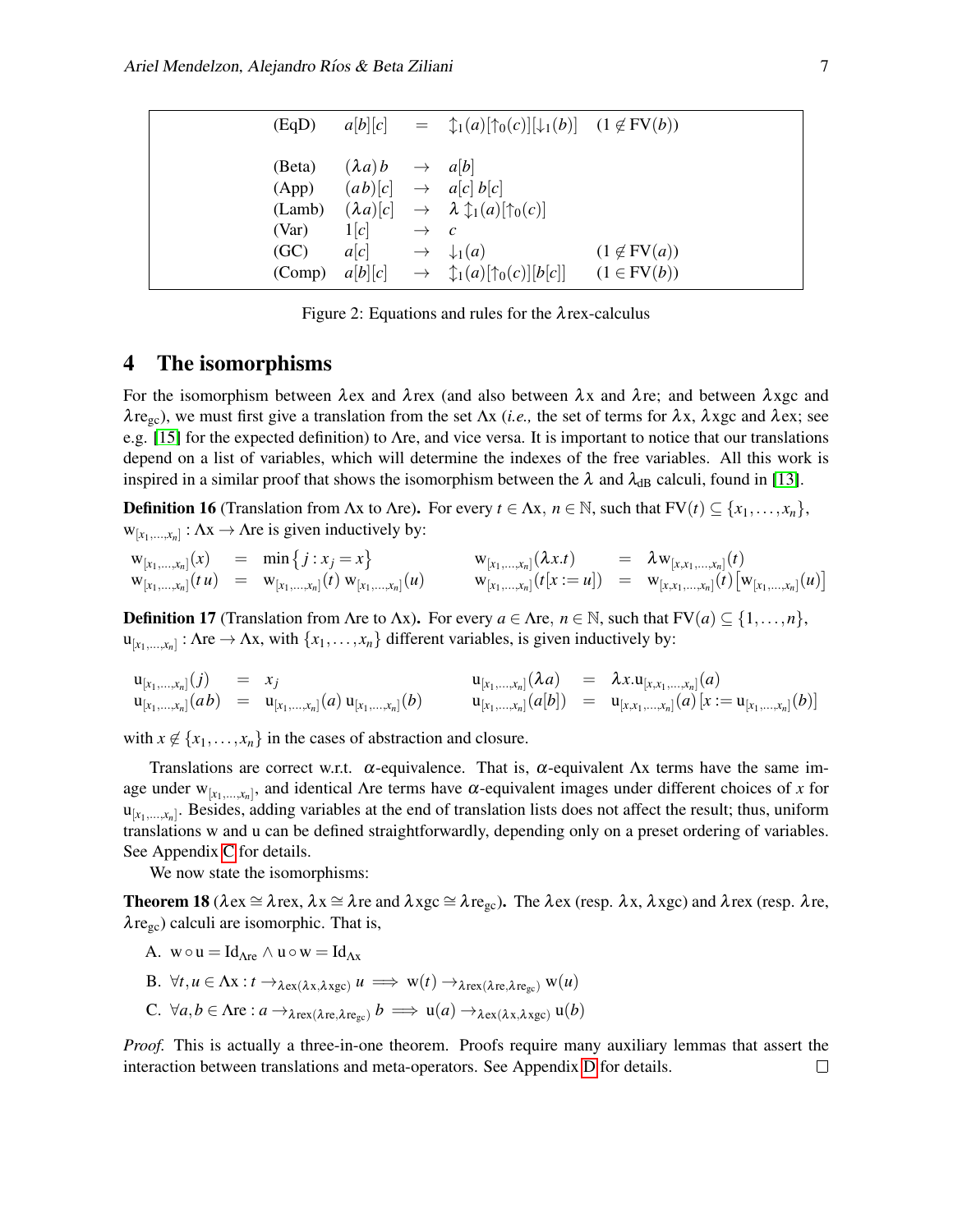Finally, in order to show meta-confluence (MC) for  $\lambda$ rex, meta-variables are added to the set of terms, and hence, functions and meta-operators are extended accordingly. Particularly, each metavariable is decorated with a set  $\Delta$  of available free variables. This, in order to achieve an isomorphism with  $\lambda$ ex's corresponding extension (c.f. [\[15\]](#page-9-3)). Extensions are as follows:

- 1. Set of terms  $\text{Area}_{\text{op}}: a ::= n | X_{\Delta} | aa | \lambda a | a | a \qquad (n \in \mathbb{N}_{>0}, X \in \{X, Y, Z, \dots\}, \Delta \in \mathcal{P}(\mathbb{N}_{>0})$
- 2. Free variables of a metavariable:  $FV(X_\Lambda) = \Delta$
- 3. Swap over a metavariable:  $\oint_i (X_\Delta) = X_{\Delta}$  with  $\Delta' = \Delta_{< i} \cup \Delta_{> i+1} \cup (\Delta_{=i} + 1) \cup (\Delta_{=i+1} 1)$
- 4. Increment over a metavariable:  $\uparrow_i (X_\Delta) = X_{\Delta}$  with  $\Delta' = \Delta_{\leq i} \cup (\Delta_{>i} + 1)$
- 5. Decrement over a metavariable:  $\downarrow_i$ (X<sub> $\Delta$ </sub>) =  $\begin{cases} X_{\Delta'} & \text{with } \Delta' = \Delta_{< i} \cup (\Delta_{> i} 1) & \text{if } i \notin \Delta \\ \text{undefined} & \text{if } i \in \Delta \end{cases}$ undefined if  $i \in \Delta$
- 6. Translation from  $\Lambda x_{op}$  to  $\Lambda r_{op}$ :  $w_{[x_1,...,x_n]}(X_\Delta) = X_{\Delta'}$  with  $\Delta' = \{w_{[x_1,...,x_n]}(x) : x \in \Delta\}$
- 7. Translation from  $\text{Area}_{\text{op}}$  to  $\text{Ax}_{\text{op}}$ :  $u_{[x_1,...,x_n]}(X_\Delta) = X_{\Delta'}$  with  $\Delta' = \{u_{[x_1,...,x_n]}(j) : j \in \Delta\}$

<span id="page-7-1"></span>**Theorem 19.** The  $\lambda$  rex and  $\lambda$  ex calculi on open terms are isomorphic.

*Proof.* This is proved as an extension of the proof for Theorem [18,](#page-6-2) considering the new case. A few simple lemmas about how meta-operators alter the set of free variables are needed. We refer the reader to [\[18\]](#page-9-8), chapter 6, section 3 for details (space constraints disallow further technicality here).  $\Box$ 

As a direct consequence of theorems [18](#page-6-2) and [19,](#page-7-1) we have:

Corollary 20 (Preservation of properties). The  $\lambda$ ex (resp.  $\lambda$ x,  $\lambda$ xgc) and  $\lambda$ rex (resp.  $\lambda$ re,  $\lambda$ re<sub>gc</sub>) have the same properties. In particular, this implies λrex has, among other properties, Sim, PSN and MC.

*Proof sketch for e.g. PSN in*  $\lambda$  *rex.* Assume PSN does not hold in  $\lambda$  rex. Then, there exists  $a \in SN_{\lambda_{dB}}$  s.t.  $a \notin SN_{\lambda \text{rex}}$ . Besides,  $a \in SN_{\lambda_{\text{dB}}}$  implies  $u(a) \in SN_{\lambda}$ . Therefore, by PSN of  $\lambda$ ex [\[15\]](#page-9-3),  $u(a) \in SN_{\lambda \text{ex}}$ . Now, since  $a \notin SN_{\lambda \text{rex}}$ , there exists an infinite reduction  $a \to_{\lambda \text{rex}} a_1 \to_{\lambda \text{rex}} a_2 \to_{\lambda \text{rex}} \cdots$ . Thus, by Theorem [18,](#page-6-2) we have  $u(a) \rightarrow_{\lambda}_{ex} u(a_1) \rightarrow_{\lambda}_{ex} u(a_2) \rightarrow_{\lambda}_{ex} \cdots$ , contradicting the fact that  $u(a) \in SN_{\lambda}_{ex}$ .  $\Box$ 

#### <span id="page-7-0"></span>5 Related work

It is important to mention that, even though independently discovered, the swapping mechanism introduced in this article was first depicted by de Bruijn for his ES calculus *C*λξ φ [\[6\]](#page-9-13), and, later, updated w.r.t. notation –  $\lambda \xi \phi$  – and compared to  $\lambda \upsilon$  in [\[2\]](#page-9-14). We will now briefly discuss the main differences between these calculi and our swapping-based approach.

Firstly, neither  $C\lambda \xi \phi$  nor  $\lambda \xi \phi$  have composition of substitutions nor Garbage Collection, two keys for the accomplishment of meta-confluence. In that sense, these two calculi only resemble closely our first  $\lambda$ r-based ES calculus:  $\lambda$ re. Thus, both  $\lambda$ re<sub>gc</sub> and  $\lambda$ rex represent a relevant innovation for swappingbased formalisms, specially considering the fact that, as far as we know, no direct successor of  $C\lambda\xi\phi$ nor  $\lambda \xi \phi$  was found to satisfy PSN and MC.

As a second fundamental difference, both  $C\lambda\xi\phi$  and  $\lambda\xi\phi$  are entirely explicit formalisms. In the end, internalizing meta-operations is desirable, both theoretically and practically; nevertheless, the presence of meta-operations in  $\lambda$ re,  $\lambda$ re<sub>gc</sub> and  $\lambda$ rex are mandatory for the accomplishment of isomorphisms w.r.t.  $\lambda x$ ,  $\lambda x$ gc and  $\lambda$ ex, respectively. Particularly, the isomorphism between  $\lambda$ ex and  $\lambda$ rex represents a step forward in the explicit substitutions area. Moreover, these isomorphisms – impossible in the case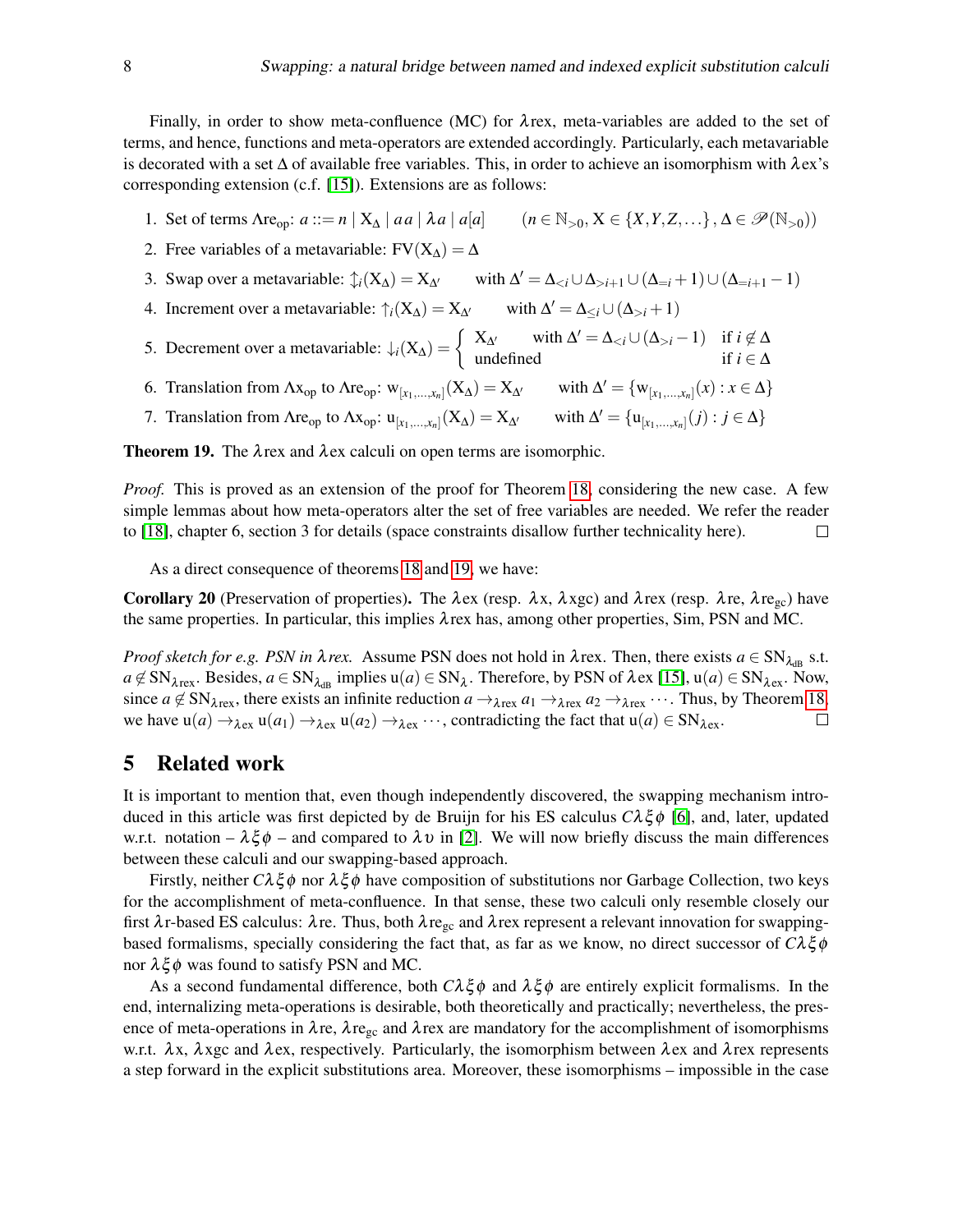of  $C\lambda\xi\phi$  and  $\lambda\xi\phi$  – allow simple and straightforward proofs for every single property enjoyed by the calculi.

Last but not least, in  $C\lambda \xi \phi$  as well as in  $\lambda \xi \phi$ , swap and increment operations are implemented by means of a special sort of substitution that only operates on indexes (c.f. [\[2\]](#page-9-14)). Even though undoubtedly a very clever setting for these operations – specially compared to ours, much more conservative –, the fact is that we still use meta-operations. With this in mind, it may be the case that de Bruijn's formulation for both the swap and increment operations, if taken to the meta-level, would lead to *exactly the same* functional relations between terms than those defined by our method. Consequently, this difference loses importance in the presence of meta-operations. Nevertheless, if swap and increment meta-operations were to be made explicit, a deep comparison between our approach and de Bruijn's should be carried out before deciding for the use of either.

### <span id="page-8-0"></span>6 Conclusions and further work

We have presented  $\lambda$  rex, an ES calculus with *de Bruijn* indexes that is isomorphic to  $\lambda$ ex, a formalism with variable names that fulfills a whole set of interesting properties. As a consequence of the isomorphism,  $\lambda$ rex inherits all of  $\lambda$ ex's properties. This, together with a simple notation makes it, as far as we know, the first calculus of its kind. Besides, the  $\lambda$ re and  $\lambda$ re<sub>gc</sub> calculi (isomorphic to  $\lambda x$  and  $\lambda x$ gc, respectively) were also introduced. The development was based on a novel presentation of the classical  $\lambda_{dB}$ . Given the homogeneity of definitions and proofs, not only for  $\lambda r$  and  $\lambda$ rex, but also for  $\lambda r$ e and λregc, we think we found a truly *natural* bridge between named and indexed formalisms. We believe this opens a new set of possibilities in the area: either by translating and studying existing calculi with good properties; or by rethinking old calculi from a different perspective (*i.e.,* with λr's concept in mind).

Work is yet to be done in order to get a more suitable theoretical tool for implementation purposes, for unary closures and equations still make such a task hard. In this direction, a mix of ideas from  $\lambda$  rex and calculi with *n*-ary substitutions (*i.e.*,  $\lambda \sigma$ -styled calculi) may lead to the solution of both issues. Particularly, a swap-based  $\lambda \sigma_{\parallel}$  [\[7\]](#page-9-15) could be an option. This comes from the following observation: in  $\lambda \sigma_{\hat{\theta}}$ , the (Lamb) rule is:

$$
(\text{Lamb}) \qquad (\lambda a)[s] \to \lambda a[\Uparrow (s)]
$$

where the intuitive semantics of  $\Uparrow(s)$  is:  $1 \cdot (s \circ \Uparrow)$ . We observe here that *this is not nameless*! The reason is that, even though there are no explicit indexes inside closures, this lift operation resembles closely the classic definition of the  $\lambda_{\text{dB}}$  calculus (particularly, leaving lower indexes untouched). Thus, we propose replacing this rule by one of the form:

(Lamb) 
$$
(\lambda a)[s] \to \lambda \mathcal{L}(a)[\Uparrow(s)]
$$

with the semantics of  $\Uparrow$  (*s*) being *s*  $\circ \uparrow$ , and that of  $\Uparrow$  (*a*) being *swapping a*'s indexes in concordance with the substitution *s*, therefore mimicking  $\lambda r$ 's behavior. This approach is still in its early days, but we feel it is quite promising.

In a different line of work, the explicitation of meta-operators may also come to mind: we think this is not a priority, because the main merit of  $\lambda$  rex is evidencing the accessory nature of index updates.

From a different perspective, an attempt to use  $\lambda$  rex in proof assistants or higher order unification [\[8\]](#page-9-16) implementations may be taken into account. In such a case, a typed version of  $\lambda$  rex should be developed as well. Also, adding an  $\eta$  rule to  $\lambda$  rex should be fairly simple using the decrement meta-operator. Finally, studying the possible relation between these *swapping-based* formalisms and nominal logic or nominal rewriting (see e.g. [\[10,](#page-9-17) [9\]](#page-9-18)) could be an interesting approach in gathering a deeper understanding of  $\lambda r$ 's underlying logic.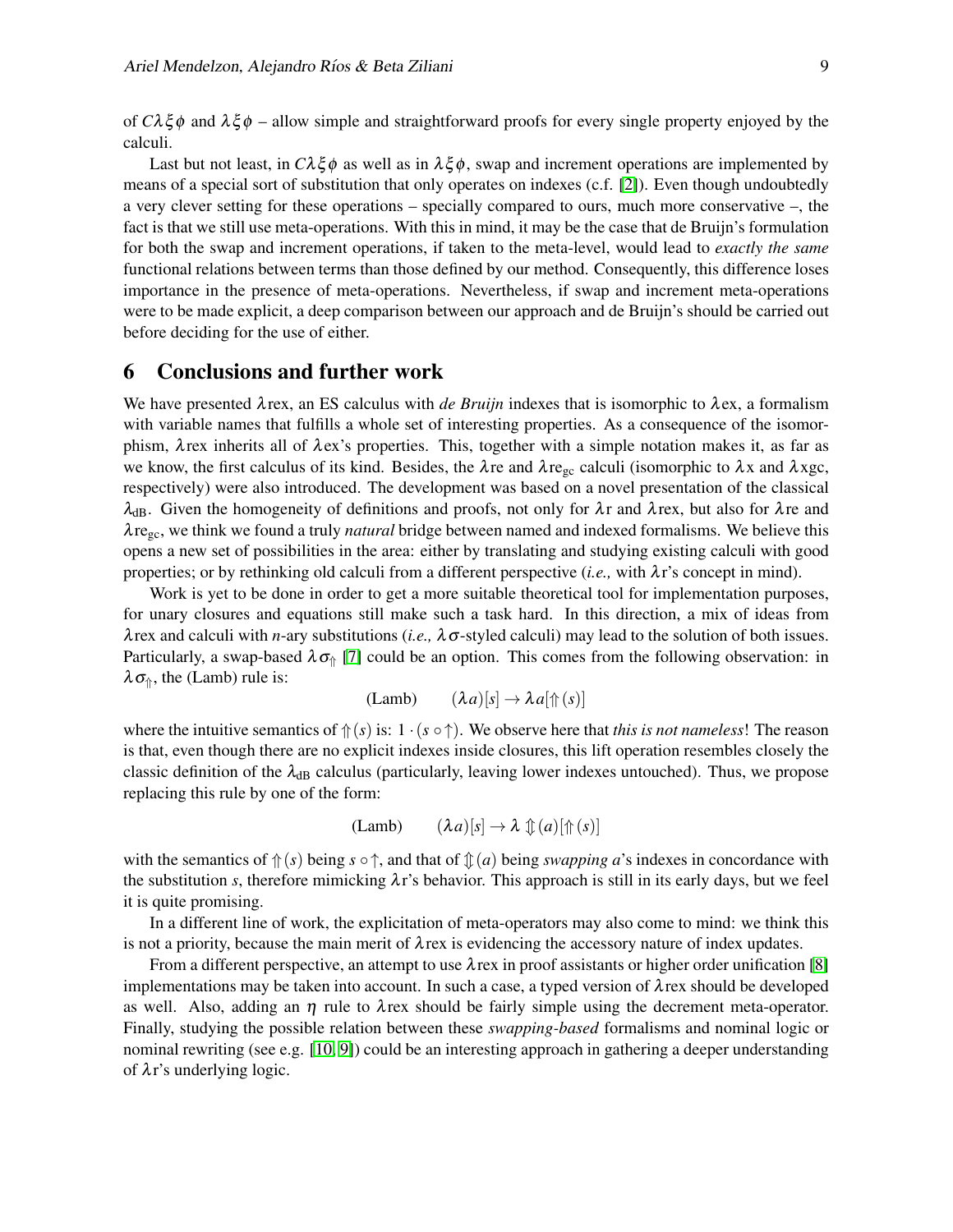Acknowledgements: Special thanks to Delia Kesner for valuable discussions and insight on the subject; as well as to the anonymous referees for their very useful comments.

#### References

- <span id="page-9-0"></span>[1] M. Abadi, L. Cardelli, P.-L. Curien & J.-J. Levy (1991): ´ *Explicit Substitutions*. J. Funct. Prog. 1, pp. 31–46.
- <span id="page-9-14"></span>[2] Z. Benaissa, D. Briaud, P. Lescanne & J. Rouyer-Degli (1996): λ υ*, a Calculus of Explicit Substitutions which Preserves Strong Normalisation*. J. Funct. Prog. 6(5), pp. 699–722.
- <span id="page-9-7"></span>[3] R. Bloo & H. Geuvers (1999): *Explicit substitution on the edge of strong normalization*. Theor. Comput. Sci. 211(1-2), pp. 375–395.
- <span id="page-9-6"></span>[4] R. Bloo & K. H. Rose (1995): *Preservation of strong normalisation in named lambda calculi with explicit substitution and garbage collection*. In: CSN-95: Computing Science in the Netherlands, pp. 62–72.
- <span id="page-9-5"></span>[5] N. G. de Bruijn (1972): *Lambda Calculus Notation with Nameless Dummies, a Tool for Automatic Formula Manipulation, with Application to the Church-Rosser Theorem*. Indagationes Mathematicae 34, pp. 381–392.
- <span id="page-9-13"></span>[6] N. G. de Bruijn (1978): *A namefree* λ *calculus with facilities for internal definition of expressions and segments*. Tech. Rep. TH-Report 78-WSK-03, Dept. of Mathematics, Technical University of Eindhoven .
- <span id="page-9-15"></span>[7] P.-L. Curien, Th. Hardin & J.-J. Lévy (1996): *Confluence properties of weak and strong calculi of explicit substitutions*. Journal of the ACM 43(2), pp. 362–397.
- <span id="page-9-16"></span>[8] G. Dowek, Th. Hardin & C. Kirchner (2000): *Higher order unification via explicit substitutions*. Inf. Comput. 157(1-2), pp. 183–235.
- <span id="page-9-18"></span>[9] M. Fernández & M. J. Gabbay (2007): *Nominal rewriting*. Inf. Comput. 205(6), pp. 917–965.
- <span id="page-9-17"></span>[10] M. J. Gabbay & A. M. Pitts (2002): *A new approach to abstract syntax with variable binding*. Formal Aspects of Computing 13, pp. 341–363.
- <span id="page-9-9"></span>[11] F. Kamareddine & A. Ríos (1995): *A Lambda-Calculus à la de Bruijn with Explicit Substitutions*. In: PLILP '95: Proceedings of the 7th International Symposium on Programming Languages: Implementations, Logics and Programs, Lecture Notes in Computer Science 982, pp. 45–62.
- <span id="page-9-10"></span>[12] F. Kamareddine & A. R´ıos (1997): *Extending a* λ*-calculus with explicit substitution which preserves strong normalisation into a confluent calculus on open terms*. J. Funct. Prog. 7(4), pp. 395–420.
- <span id="page-9-11"></span>[13] F. Kamareddine & A. Ríos (1998): *Bridging de Bruijn Indices and Variable Names in Explicit Substitutions Calculi*. Logic Journal of the IGPL 6(6), pp. 843–874.
- <span id="page-9-4"></span>[14] D. Kesner (2008): *Perpetuality for Full and Safe Composition (in a Constructive Setting)*. In: ICALP '08: Proceedings of the 35th international colloquium on Automata, Languages and Programming, Part II, Springer-Verlag, Berlin, Heidelberg, pp. 311–322.
- <span id="page-9-3"></span>[15] D. Kesner (2009): *A Theory of Explicit Substitutions with Safe and Full Composition*. Logical Methods in Computer Science 5(3:1), pp. 1–29.
- <span id="page-9-2"></span>[16] P. Lescanne (1994): *From*  $\lambda \sigma$  *to*  $\lambda \nu$ : *a journey through calculi of explicit substitutions.* In: POPL '94: Proceedings of the 21st ACM SIGPLAN-SIGACT symposium on principles of programming languages, ACM, New York, NY, USA, pp. 60–69.
- <span id="page-9-1"></span>[17] P.-A. Melliès (1995): *Typed lambda-calculi with explicit substitutions may not terminate*. In: TLCA '95: Proceedings of the Second International Conference on Typed Lambda Calculi and Applications, Lecture Notes in Computer Science 902, pp. 328–334.
- <span id="page-9-8"></span>[18] A. Mendelzon (2010). *Una curiosa versión de*  $\lambda_{dB}$  *basada en "swappings": aplicación a traducciones entre calculos de sustituciones expl ´ ´ıcitas con nombres e ´ındices*. Master's thesis, FCEyN, Univ. de Buenos Aires. Available at [http://publi.dc.uba.ar/publication/pdffile/128/tesis\\_amendelzon.pdf](http://publi.dc.uba.ar/publication/pdffile/128/tesis_amendelzon.pdf).
- <span id="page-9-12"></span>[19] A. R´ıos (1993): *Contributions a l' ` etude des Lambda-calculus avec Substitutions Explicites ´* . Ph.D. thesis, Université Paris 7.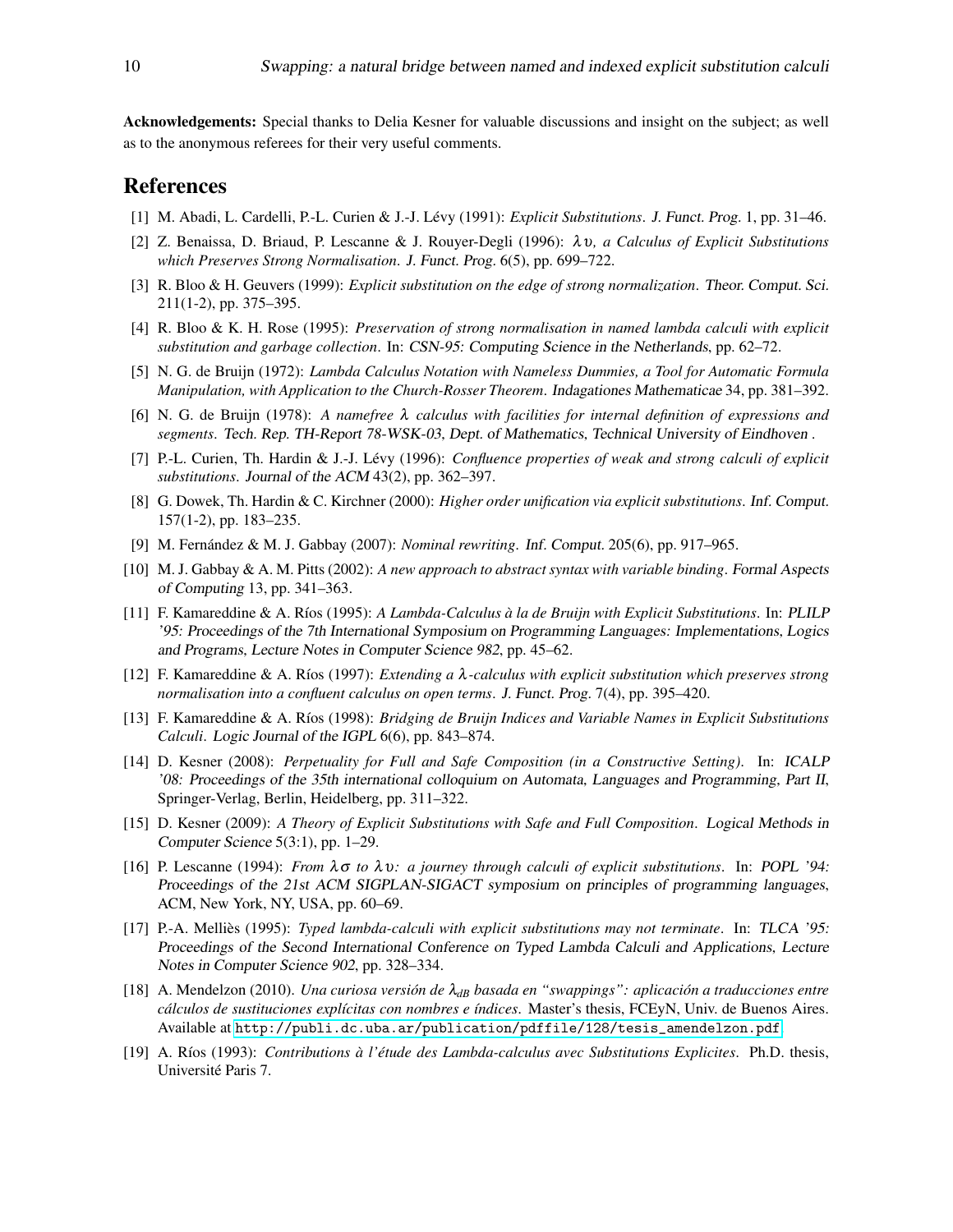<span id="page-10-0"></span>[20] K. H. Rose, R. Bloo & F. Lang (2009): *On explicit substitution with names*. Technical Report, IBM. Available at [http://domino.research.ibm.com/library/cyberdig.nsf/papers/](http://domino.research.ibm.com/library/cyberdig.nsf/papers/39D13836281BDD328525767F0056CE65) [39D13836281BDD328525767F0056CE65](http://domino.research.ibm.com/library/cyberdig.nsf/papers/39D13836281BDD328525767F0056CE65).

## <span id="page-10-1"></span>A Proofs for the  $\lambda_{\rm dB} = \lambda r$  assertion

<span id="page-10-5"></span>We first show the auxiliary lemmas that allow us to prove the main theorem of Subsection [2.3.](#page-3-0) **Lemma 21.** For every  $a \in \Lambda_{dB}$ ,  $n \in \mathbb{N}_{>0}$ ,  $\Uparrow^{n-1}(a) = \mathrm{U}_{0}^{n}(a)$ 

*Proof.* Easy induction on *n*, using that  $l \le k < l + j \implies U_k^i(U_l^j)$  $\big( \frac{d}{d} \big) = \mathbf{U}_l^{j+i-1}$  $l_l^{j+l-1}(a)$  (c.f. [\[12\]](#page-9-10), lemma 6), and the fact that  $\uparrow_0(a) = U_0^2(a)$ .  $\Box$ 

<span id="page-10-3"></span><span id="page-10-2"></span>**Lemma 22.** For every  $m, i \in \mathbb{N}_{>0}, n \in \mathbb{N}$ :

<span id="page-10-6"></span>1.  $m > n + i \implies \mathcal{L}_i^n(m) = m$ 2.  $i \leq m < n + i \implies \mathcal{L}_i^n(m) = m + 1$ 3.  $\oint_{i}^{n}(n+i) = i$ 

<span id="page-10-4"></span>*Proof.* Easy inductions on *n*.

<span id="page-10-8"></span><span id="page-10-7"></span>**Lemma 23.** For every  $a, b \in A_{dB}$ ,  $n \in \mathbb{N}$ ,  $i \in \mathbb{N}_{>0}$ :

<span id="page-10-10"></span>1.  $\mathcal{D}_i^n(ab) = \mathcal{D}_i^n(a) \mathcal{D}_i^n(b)$ 2.  $\mathbb{D}_i^n(\lambda a) = \lambda \mathbb{D}_{i+1}^n(a)$ 3.  $(\lambda \, \mathcal{L}_2^n(a))\{\mathcal{L}^n(b)\} = \lambda \, \mathcal{L}_1^{n+1}(a)\{\mathcal{L}^{n+1}(b)\}\$ 

<span id="page-10-9"></span>*Proof.* Easy inductions on *n*.

We now restate and prove the main theorem:

**Theorem ([13](#page-4-1)).** For every  $a, b \in \Lambda_{dB}$ ,  $n \in \mathbb{N}_{>0}$ , we have that  $a\{n \leftarrow b\} = \mathbb{1}^{n-1}(a)\{\mathbb{1}^{n-1}(b)\}.$ 

*Proof.* Induction on *a*.

• 
$$
a = m \in \mathbb{N}_{>0}
$$
. Then,  $a\{\{n \leftarrow b\}\}=m\{\{n \leftarrow b\}\} = \begin{cases} m-1 & \text{if } m > n \\ U_0^n(b) & \text{if } m = n \\ m & \text{if } m < n \end{cases}$ 

We consider each case separately:

1. 
$$
m > n \implies \hat{\mu}_1^{n-1}(m)\{\hat{\mu}^{n-1}(b)\}\n= m\{\hat{\mu}^{n-1}(b)\}\n= m-1
$$
  
\n2.  $m = n \implies \hat{\mu}_1^{n-1}(n)\{\hat{\mu}^{n-1}(b)\}\n= 1\{\hat{\mu}^{n-1}(b)\}\n= \hat{\mu}^{n-1}(b) \in U_0^n(b)$   
\n3.  $m < n \implies \hat{\mu}_1^{n-1}(m)\{\hat{\mu}^{n-1}(b)\}\n= m + 1\{\hat{\mu}^{n-1}(b)\}\n= m$   
\nthen

Then,

$$
m\{\{n\leftarrow b\}\} = \mathcal{L}_1^{n-1}(m)\{\Uparrow^{n-1}(b)\}
$$

- $a = cd$ ,  $c, d \in \Lambda_{dB}$ . Use inductive hypothesis and Lemma [23.](#page-10-7)[1.](#page-10-8)
- $a = \lambda c$ ,  $c \in \Lambda_{dR}$ . Then,

$$
a\{n \leftarrow b\} = (\lambda c)\{n \leftarrow b\} = \lambda c\{n+1 \leftarrow b\} = \lambda \hat{v}_n^n(c)\{\uparrow^n(b)\} =
$$
  

$$
(\lambda \hat{v}_2^{n-1}(c))\{\uparrow^{n-1}(b)\} = \hat{v}_1^{n-1}(\lambda c)\{\uparrow^{n-1}(b)\} = \hat{v}_1^{n-1}(a)\{\uparrow^{n-1}(b)\}
$$

 $\Box$ 

 $\Box$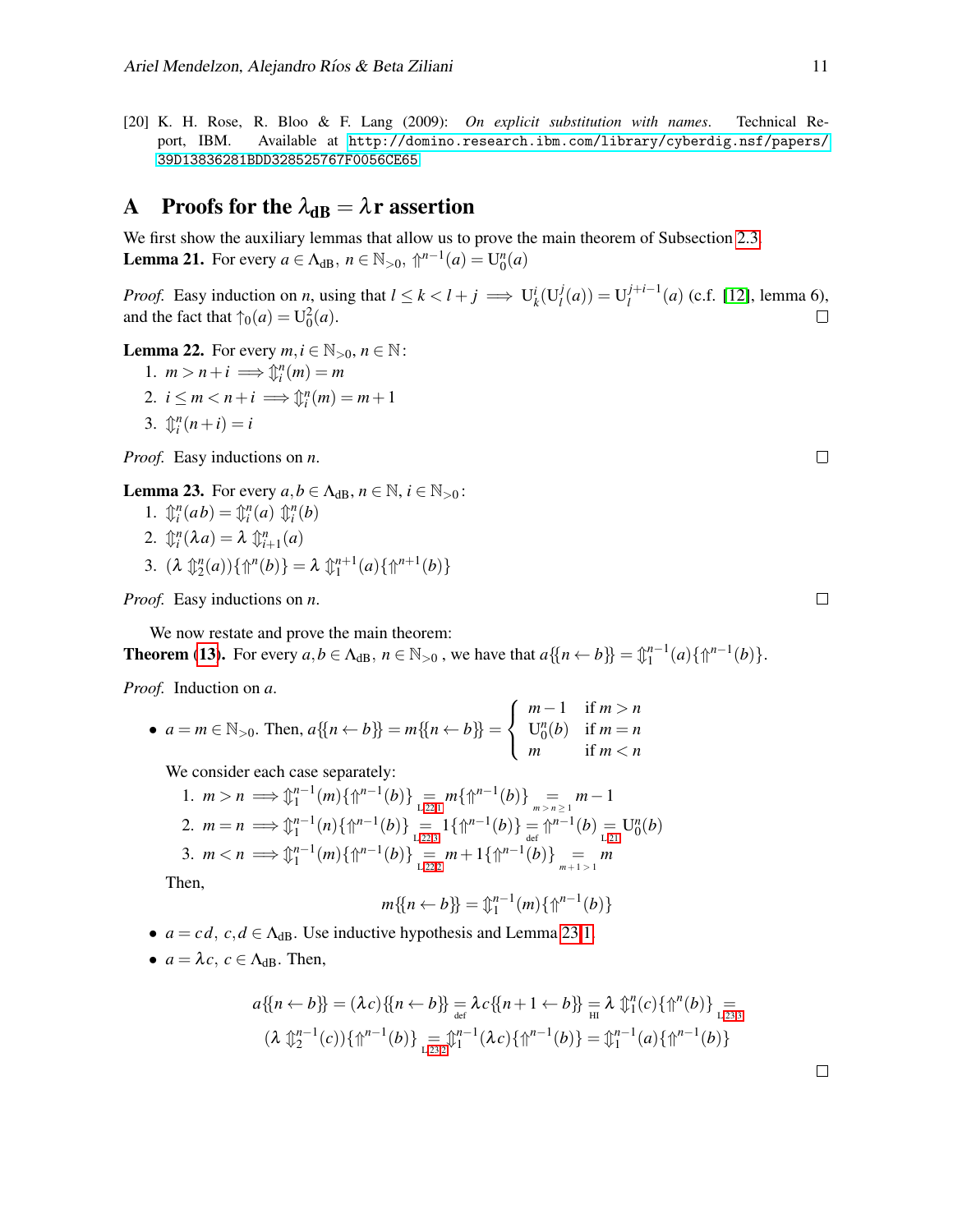## <span id="page-11-2"></span>**B** Extension lemmas for the  $\updownarrow_i, \uparrow_i$  and  $\downarrow_i$  meta-operators

<span id="page-11-5"></span>**Lemma 24.** For every  $a \in \Lambda_{dB}$ ,  $i, j \in \mathbb{N}_{>0}$ ,  $k \in \mathbb{N}$ :

1. 
$$
k < i \implies \hat{\downarrow}_{i+1}(\uparrow_k(a)) = \uparrow_k(\hat{\downarrow}_i(a))
$$
  
\n2.  $j \ge 2 \implies \hat{\downarrow}_{i+j}(\hat{\downarrow}_i(a)) = \hat{\downarrow}_i(\hat{\downarrow}_{i+j}(a))$ 

*Proof.* Easy induction on *a*.

<span id="page-11-6"></span>**Lemma 25.** For every  $a \in \Lambda_{dB}$ ,  $i \in \mathbb{N}_{>0}$ ,  $j \in \mathbb{N}$ :

1.  $i \geq j + 2 \wedge i - 1 \notin FV(a) \implies \downarrow_i(\uparrow_i(a)) = \uparrow_i(\downarrow_{i-1}(a))$ 2.  $j \geq 2 \wedge i + j \notin FV(a) \implies \downarrow_{i+j}(\mathcal{L}_i(a)) = \mathcal{L}_i(\downarrow_{i+j}(a))$ 

*Proof.* Easy induction on *a*.

<span id="page-11-0"></span>**Lemma 26.** For every  $a, b \in \Lambda_{dB}$ ,  $i \in \mathbb{N}_{>0}$ ,  $\mathbb{1}_i(a\{b\}) = \mathbb{1}_{i+1}(a)\{\mathbb{1}_i(b)\}\$ 

*Proof.* Easy induction on *a*, using Lemma [24.](#page-11-5)

<span id="page-11-1"></span>**Lemma 27.** For every  $a, b \in \Lambda_{dB}$ ,  $i \in \mathbb{N}$ ,  $\uparrow_i(a\{b\}) = \uparrow_{i+1}(a)\{\uparrow_i(b)\}$ 

*Proof.* Use that  $U_k^i(a{\{\{1 \leftarrow b\}\}) = U_{k+1}^i(a){\{\{1 \leftarrow U_k^i(b)\}\}\}$  (c.f. [\[12\]](#page-9-10), Lemma 10 with  $n = 1$ ), the fact that  $\uparrow$ <sub>*i*</sub>(*a*) = U<sup>2</sup><sub>*i*</sub>(*a*) and Corollary [14.](#page-4-3)  $\Box$ 

<span id="page-11-3"></span>**Lemma 28.** For every  $a, b \in \Lambda_{dB}$ ,  $i \in \mathbb{N}_{>0}$ ,  $i+1 \notin FV(a) \land i \notin FV(b)$ , we have that  $\downarrow$ *i*(*a*{*b*}) =  $\downarrow$ *i*+1(*a*){ $\downarrow$ *i*(*b*)}.

*Proof.* Easy induction on *a*, using Lemma [25.](#page-11-6)

#### <span id="page-11-4"></span>C Correction proofs for translations

We show the lemmas necessary to prove that the translations given (*i.e.*,  $w_{[x_1,...,x_n]}$  and  $u_{[x_1,...,x_n]}$ ) are correct w.r.t. α-equivalence.

<span id="page-11-7"></span>**Lemma 29.** For every  $t \in \Lambda x$ ,  $n \in \mathbb{N}$  such that  $FV(t) \subseteq \{x_1, \ldots, x_n\}$ , we have that  $\forall y \notin \{x_1, \ldots, x_n\}$ ,  $z \in \{x_1, \ldots, x_n\}$ ,  $w_{[x_1, \ldots, x_n]}(t) = w_{[x_1, \ldots, x_{k-1}, y, x_{k+1}, \ldots, x_n]}(t\{z := y\})$ , with  $k = \min\{j : x_j = z\}$ .

*Proof.* Easy induction on *t*, but using the non-Barendregt-variable-convention definition for the metasubstitution operation (otherwise, we would be assuming that  $t = \alpha u \implies w_{[x_1,...,x_n]}(t) = w_{[x_1,...,x_n]}(u)$ , which is what we ultimately want to prove). See e.g. [\[3\]](#page-9-7) for an expected definition.

**Lemma 30.** For every  $t, u \in \Lambda x, n \in \mathbb{N}$  such that  $FV(t) \subseteq \{x_1, \ldots, x_n\}$ , we have that  $t = \alpha u$   $\implies$  $w_{[x_1,...,x_n]}(t) = w_{[x_1,...,x_n]}(u)$ . Notice that  $w_{[x_1,...,x_n]}(u)$  is well-defined, since  $t =_{\alpha} u \implies FV(t) = FV(u)$ .

*Proof.* Easy induction on *t*, using Lemma [29.](#page-11-7) Once again, the non-Barendregt-variable-convention definition for the meta-substitution operation must be used here.  $\Box$ 

<span id="page-11-8"></span>**Lemma 31.** For every  $a \in \Lambda$ re,  $n \in \mathbb{N}$ ,  $\{x_1, \ldots, x_n\}$  distinct variables such that  $FV(a) \subseteq \{1, \ldots, n\}$ , we have that  $\forall y \notin \{x_1, ..., x_n\}, 1 \le k \le n : \mathbf{u}_{[x_1, ..., x_n]}(a) \{x_k := y\} =_{\alpha} \mathbf{u}_{[x_1, ..., x_{k-1}, y, x_{k+1}, ..., x_n]}(a)$ .

*Proof.* Easy induction on *a*.

 $\Box$ 

 $\Box$ 

 $\Box$ 

 $\Box$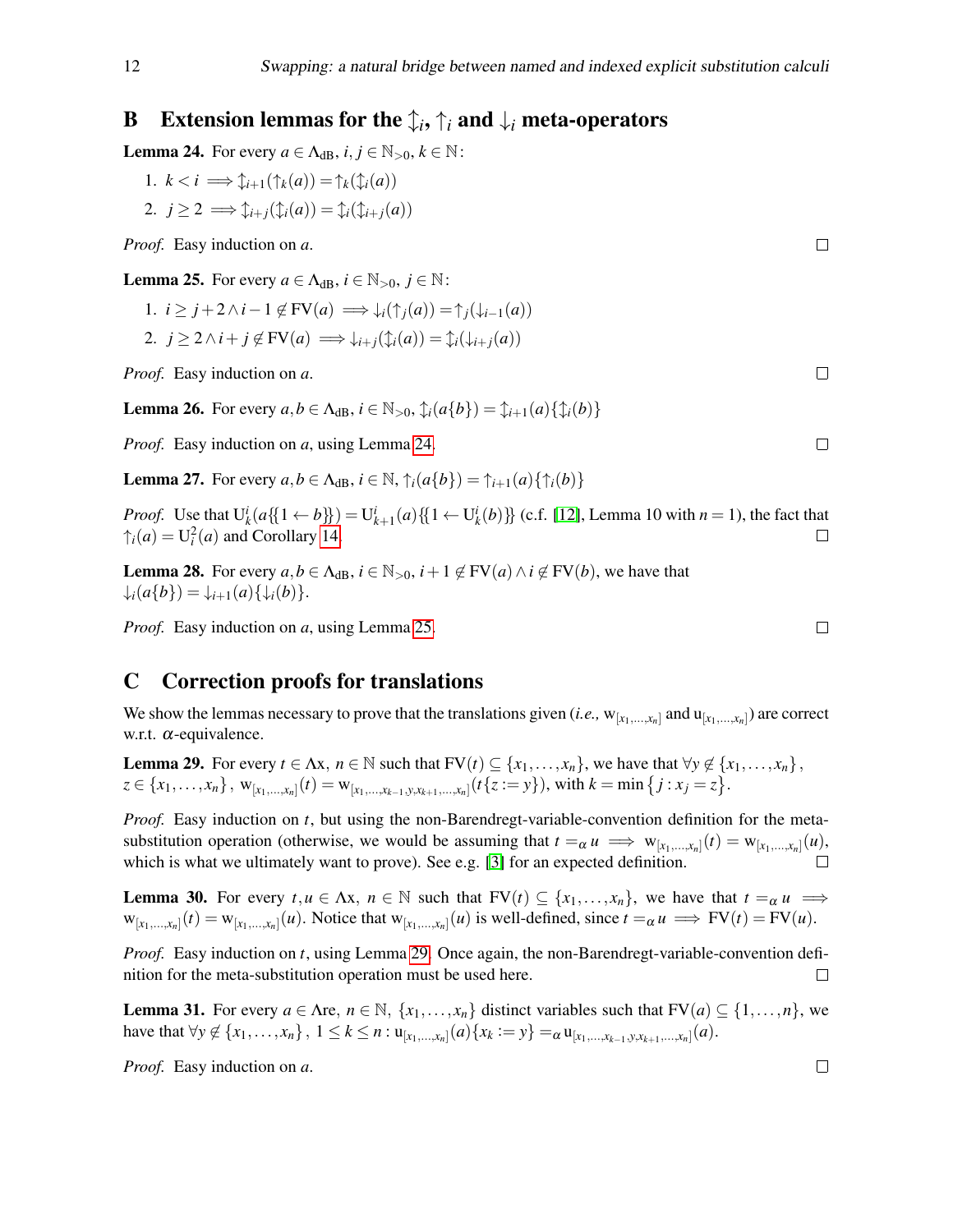**Lemma 32.** For every  $a, b \in \Lambda$ re,  $n \in \mathbb{N}$ ,  $\{x_1, \ldots, x_n\}$  distinct variables,  $x, y \notin \{x_1, \ldots, x_n\}$  such that  $FV(a) \subseteq \{1, \ldots, n\}$ , we have that:

- 1.  $\lambda x. \mathbf{u}_{[x,x_1,...,x_n]}(a) = \alpha \lambda y. \mathbf{u}_{[y,x_1,...,x_n]}(a)$
- 2.  $\mathbf{u}_{[x,x_1,...,x_n]}(a)$   $[x := \mathbf{u}_{[x_1,...,x_n]}(b)] =_{\alpha} \mathbf{u}_{[y,x_1,...,x_n]}(a)$   $[y := \mathbf{u}_{[x_1,...,x_n]}(b)]$

*Proof.* Direct in both cases, using the  $\alpha$ -equivalence definition and Lemma [31.](#page-11-8)

Last, we show two lemmas that assert that adding variables at the end of translation lists does not affect the result of the translation and, thus, gives the possibility of defining uniform translations that depend only on a preset ordering of variables.

**Lemma 33.** For every  $t \in \Lambda x$  such that  $FV(t) \subseteq \{x_1, \ldots, x_n\}$ , and for every  $\{y_1, \ldots, y_m\} \subset V$ , we have that  $w_{[x_1,...,x_n]}(t) = w_{[x_1,...,x_n,y_1,...,y_m]}(t)$ .

*Proof.* Easy induction on *t*.

**Lemma 34.** For every  $a \in \text{Are}, \{x_1, \ldots, x_n\}$  distinct variables such that  $FV(a) \subseteq \{1, \ldots, n\}$ , and for every  $\{y_1, \ldots, y_m\}$  distinct variables such that  $\{x_1, \ldots, x_n\} \cap \{y_1, \ldots, y_m\} = \emptyset$ , we have that  $u_{[x_1, \ldots, x_n]}(a) = a$  $\mathsf{u}_{[x_1,...,x_n,y_1,...,y_m]}(a).$ 

*Proof.* Easy induction on *a*.

Last, we show the definitions for uniform translations.

**Definition 35** (Uniform translation from  $\Lambda x$  to  $\Lambda r$ e). Given an enumeration  $[v_1, v_2,...]$  of V, for every  $t \in \Lambda x, n \in \mathbb{N}$  such that  $FV(t) \subseteq \{v_1, \ldots, v_n\}$ , we define  $w : \Lambda x \to \Lambda r$ e as:  $w(t) = w_{[v_1, \ldots, v_n]}(t)$ .

**Definition 36** (Uniform translation from Λre to Λx). Given an enumeration  $[v_1, v_2,...]$  of V, for every  $a \in \Lambda$ re,  $n \in \mathbb{N}$  such that  $FV(a) \subseteq \{1, ..., n\}$ , we define  $u : \Lambda$ re  $\to \Lambda$ x as:  $u(a) = u_{[v_1,...,v_n]}(a)$ .

#### <span id="page-12-0"></span>D Isomorphisms proofs

In order to prove Theorem [18,](#page-6-2) we must show:

<span id="page-12-1"></span>A.  $w \circ u = Id_{\Delta re} \wedge u \circ w = Id_{\Delta x}$ 

<span id="page-12-3"></span>B. 
$$
\forall t, u \in \Lambda x : t \to_{\lambda \in x(\lambda x, \lambda xgc)} u \implies w(t) \to_{\lambda \in x(\lambda \in \lambda \in c_{gc})} w(u)
$$

<span id="page-12-4"></span>C.  $\forall a, b \in \Lambda$ re :  $a \rightarrow_{\lambda \text{rex}(\lambda \text{re}, \lambda \text{re}_\text{ce})} b \implies u(a) \rightarrow_{\lambda \text{ex}(\lambda \text{X}, \lambda \text{xec})} u(b)$ 

For Part [A,](#page-12-1) the following two lemmas are needed.

<span id="page-12-2"></span>**Lemma 37.** For every  $t \in \Lambda x$ ,  $a \in \Lambda r$ e,  $\{x_1, \ldots, x_n\}$  variables,  $\{y_1, \ldots, y_m\}$  distinct variables:

1. 
$$
\text{FV}(t) \subseteq \{x_1, \ldots, x_n\} \implies \text{FV}\big(\mathbf{w}_{[x_1, \ldots, x_n]}(t)\big) \subseteq \{1, \ldots, n\}
$$

2. **FV**(*a*)  $\subseteq$  {1,...,*m*}  $\implies$  **FV**( $u_{[y_1,...,y_m]}(a)$ )  $\subseteq$  {*y*<sub>1</sub>,...,*y<sub>m</sub>*}

*Proof.* Easy inductions on *t* and *a*, respectively.

**Lemma 38.** For every  $a \in \Lambda$ re,  $t \in \Lambda$ x:

1. 
$$
w(u(a)) = a
$$
  
2. 
$$
u(w(t)) = a
$$

*Proof.* Easy inductions on *a* and *t*, respectively, using Lemma [37.](#page-12-2)

 $\Box$ 

 $\Box$ 

 $\Box$ 

 $\Box$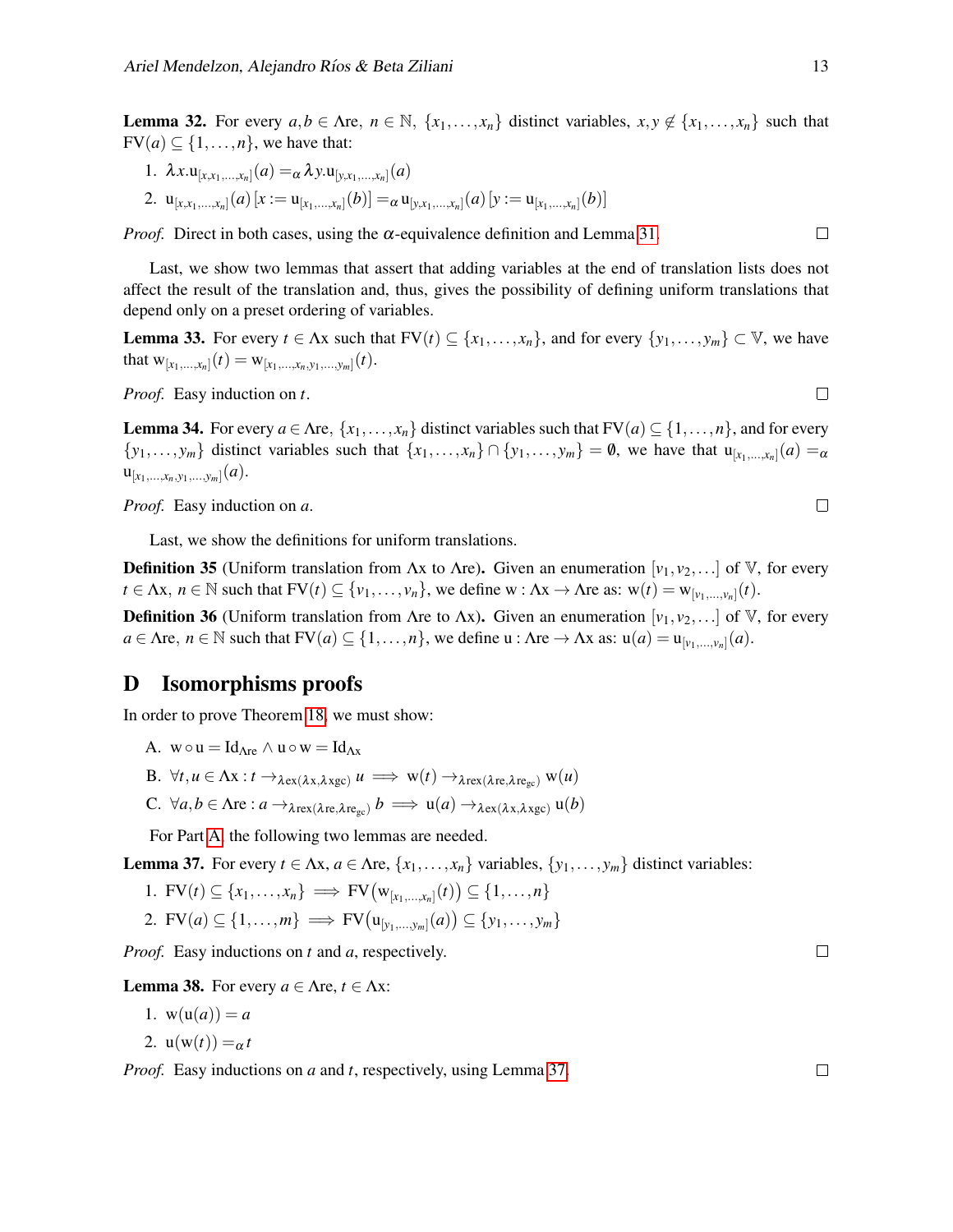Next, to prove Part [B](#page-12-3) of the theorem, we need several auxiliary lemmas, that we now state.

**Lemma 39.** For every  $\{x_1, ..., x_n\}$ ,  $y \in \{x_1, ..., x_n\}$ ,  $x \notin \{x_1, ..., x_n\}$ ,  $w_{[x, x_1, ..., x_n]}(y) = w_{[x_1, ..., x_n]}(y) + 1$ . *Proof.* Direct, using w's definition.  $\Box$ 

<span id="page-13-4"></span>**Lemma 40.** For every  $t \in \Lambda x$ ,  $i \in \mathbb{N}_{>0}$  such that  $FV(t) \subseteq \{x_1, \ldots, x_n\} \wedge i \leq n \wedge x_i \neq x_{i+1}$ ,  $\mathcal{L}_i(\mathrm{w}_{[x_1,...,x_i,x_{i+1},...,x_n]}(t)) = \mathrm{w}_{[x_1,...,x_{i+1},x_i,...,x_n]}(t).$ 

*Proof.* Easy induction on *t*.

<span id="page-13-5"></span>**Lemma 41.** For every  $t \in \Lambda x$ ,  $m \in \mathbb{N}$ ,  $x \in \mathbb{V}$  such that  $FV(t) \subseteq \{x_1, \ldots, x_n\} \wedge m \leq n \wedge x \notin \{x_1, \ldots, x_n\}$ ,  ${\rm w}_{[x_1,...,x_m,x,x_{m+1},...,x_n]}(t) = {\uparrow}_m({\rm w}_{[x_1,...,x_n]}(t)).$ 

*Proof.* Easy induction on *t*.

<span id="page-13-2"></span>**Lemma 42.** For every  $t \in \Lambda x$ ,  $m \in \mathbb{N}$ ,  $x \in \mathbb{V}$  such that  $FV(t) \subseteq \{x_1, \ldots, x_n\} \wedge 1 \le m \le n+1$ :

<span id="page-13-3"></span>1. 
$$
x \notin \{x_1, ..., x_n\} \implies m \notin FV(w_{[x_1,...,x_{m-1},x,x_m,...,x_n]}(t))
$$
  
\n2.  $x \notin \{x_1,...,x_{m-1}\} \land x \in FV(t) \implies m \in FV(w_{[x_1,...,x_{m-1},x,x_m,...,x_n]}(t))$   
\n3.  $x \notin \{x_1,...,x_n\} \implies w_{[x_1,...,x_n]}(t) = \downarrow_m (w_{[x_1,...,x_{m-1},x,x_m,...,x_n]}(t))$ 

*Proof.* Easy inductions on *t*.

Given the auxiliary lemmas, we proceed to prove Part [B](#page-12-3) of the isomorphism theorem. Item [1](#page-13-0) of the next lemma is enough to prove the reduction preservation under translation w for the  $\lambda$ re and  $\lambda$ re<sub>gc</sub> calculi. For  $\lambda$  rex, Item [2](#page-13-1) – showing the preservation of the equivalence relations under translation w – is also needed. Then, preservation for λrex follows immediately from the definition of reduction modulo an equivalence relation.

<span id="page-13-6"></span><span id="page-13-0"></span>**Lemma 43.** For every  $t, u \in \Lambda x$ :

<span id="page-13-1"></span>1. 
$$
t \to_{Bx(\lambda x, \lambda xgc)} u \implies w(t) \to_{\lambda rex_p(\lambda r e, \lambda r e_{gc})} w(u)
$$
  
2.  $t =_C u \implies w(t) =_D w(u)$ 

*Proof.* Part [1.](#page-13-0) Induction on *t*. The only interesting cases are those of the explicit substitution when the reduction takes place at the root. The rest of the cases are either trivial or easily shown by using the inductive hypothesis. We will show the explicit substitution case in which reduction is done by using the (Comp) rule. The other two relevant cases, (Lamb) and (GC), omitted here for a matter of space, are proved in a similar fashion. Since we are working in the explicit substitution case, *t* is of the form  $t_1[x := t_2]$ . Now, as the (Comp) rule is used, we have that:

$$
t_1[x := t_2] = t_3[y := t_4][x := t_2] \underset{\text{(Comp)}}{\rightarrow} t_3[x := t_2][y := t_4[x := t_2]] = u
$$

with  $x \in FV(t_4)$ . By the variable convention, we assume  $x \neq y \land y \notin \{x_1, \ldots, x_n\}$ . Thus,

$$
w_{[x_1,...,x_n]}(t_3[y := t_4][x := t_2]) = w_{[x,x_1,...,x_n]}(t_3[y := t_4]) [w_{[x_1,...,x_n]}(t_2)] =
$$
  

$$
w_{[y,x,x_1,...,x_n]}(t_3) [w_{[x,x_1,...,x_n]}(t_4)] [w_{[x_1,...,x_n]}(t_2)] \longrightarrow_{\text{L.42.2, }x \in FV(t_4), \text{ (Comp)}}
$$
  

$$
\downarrow_1 (w_{[y,x,x_1,...,x_n]}(t_3)) [\uparrow_0 (w_{[x_1,...,x_n]}(t_2))] [w_{[x,x_1,...,x_n]}(t_4) [w_{[x_1,...,x_n]}(t_2)]] \underset{\text{L.40, }x \neq y}{=}
$$

 $\Box$ 

 $\Box$